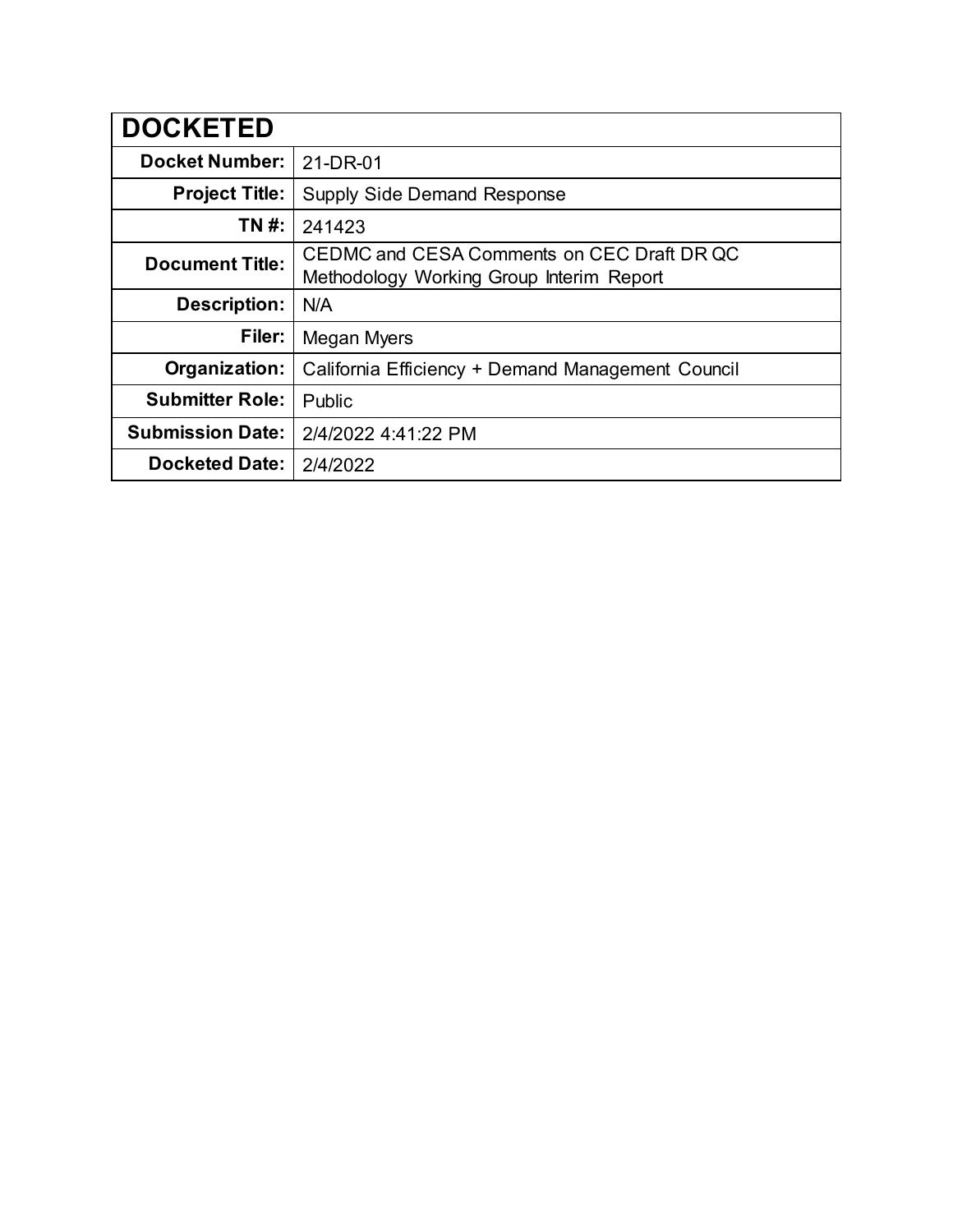#### **A. Introduction**

The California Efficiency + Demand Management Council ("Council") and California Energy Storage Alliance ("CESA") (jointly "Joint Trade Organizations") appreciate this opportunity to comment on the California Energy Commission's ("CEC") *Qualifying Capacity of Supply-Side Demand Response Working Group Draft Report* ("Draft Interim Report"), issued on January 24, 2022 in CEC Docket #21-DR-01. The Joint Trade Organizations appreciate the time and effort put in by CEC Staff as well as the support of the CEC Commissioners in taking on the task requested by the California Public Utilities Commission ("CPUC") in Decision (D.) 21-06-029, Ordering Paragraph ("OP") 11.

The Supply-Side Demand Response ("DR") Qualifying Capacity ("QC") Working Group ("Working Group") was divided up into a Principles Working Group and a DR QC Methodology Working Group. The Working Group was intended to provide a technical forum for parties to develop DR QC methodology proposals and to address the other issues highlighted in OP 11.

The Joint Trade Organizations support most of the Draft Interim Report's recommendations but, as discussed in greater detail below, have concerns about the basis for some of them. Generally speaking, we support Recommendations 1 through 5, and 8 through 10, and 12. These recommendations all fall within the scope of OP 11 in that they pertain to the development and testing of DR QC methodologies. In addition, they would create the opportunity for multiple DR QC methodologies to be tested while giving investor-owned utilities ("IOUs") and DR providers a choice in which methodology to use rather than being forced to use one having no record of success. Furthermore, the Joint Trade Organizations support extending the Working Group to develop long-term DR QC methodologies and to address the other outstanding issues from OP 11, and support a continued role for the CEC to the extent the Working Group remains a technical forum only.

However, recommendations 6 and 7 far exceed the Working Group scope by trying to address several policy-related issues, characterized as "challenges". Recommendation 11 explicitly attempts to expand the Working Group scope to address these "challenges". The Joint Trade Organizations strongly oppose expanding the scope of the Working Group to these policyrelated issues because it is not constructed to ensure that the necessary evidentiary record is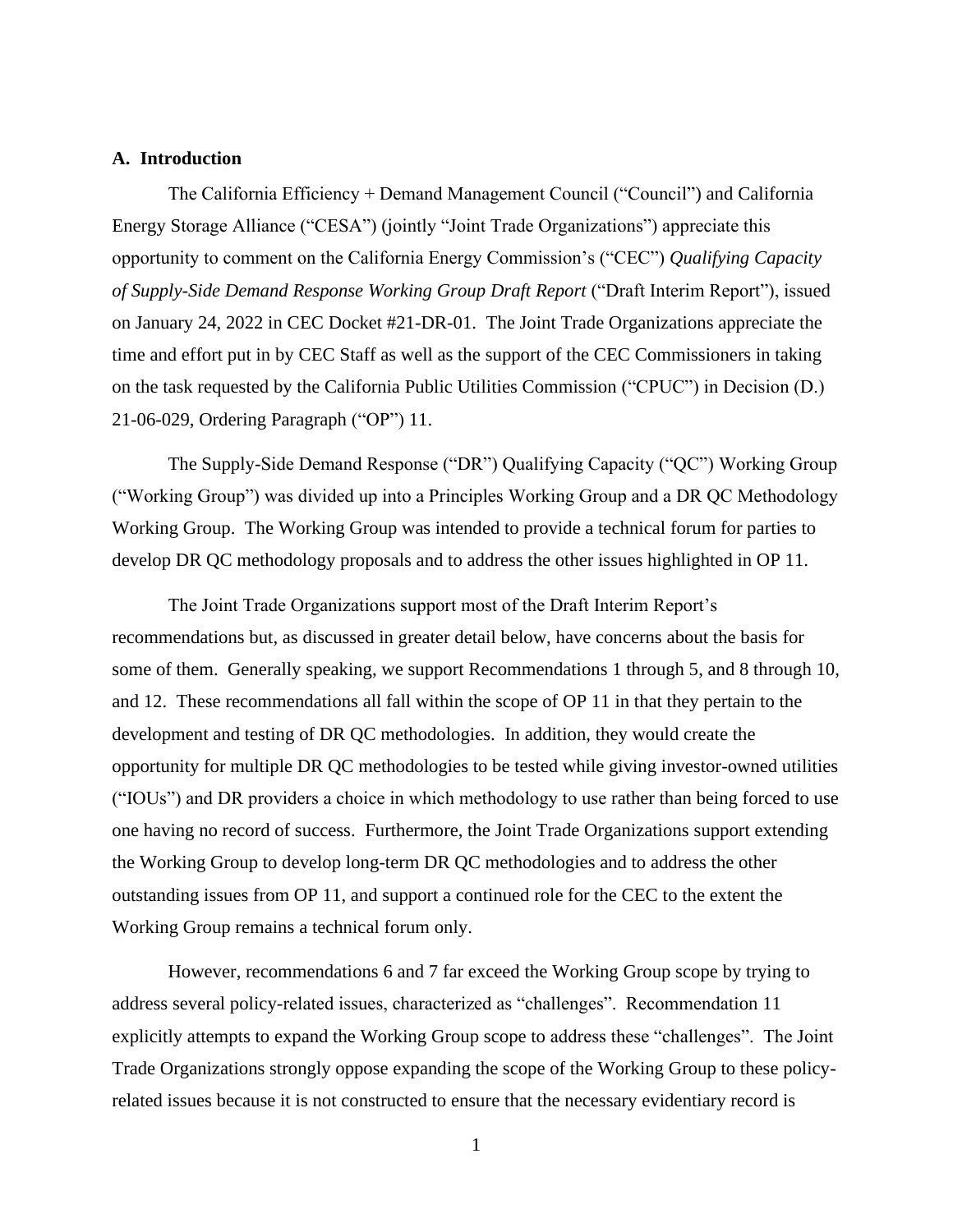developed to support the policy outcomes. The Working Group has functioned well as a technical forum but it is unclear to what extent the CEC is subject to the same evidentiary requirements in its recommendations that the CPUC is subject to when issuing final decisions. Any policymaking function should include the same evidentiary requirements, currently utilized by the CPUC, to inform Findings of Fact, Conclusions of Law, and Ordering Paragraphs. The Joint Trade Organizations appreciate the CEC Staff's desire to address several important policy issues but the CEC's role should continue to be limited to a technical nature.

## **B. The Joint Trade Organizations supports the principle of optionality and recommends all proposals be allowed.**

The Joint Trade Organizations support the principle of optionality that is proposed in the Draft Interim Report.<sup>1</sup> Before one or more new DR QC methodologies are adopted by the CPUC and implemented to potentially replace the LIPs, it is critical that they be tested and assessed. In this spirit, the Joint Trade Organizations recommend that the CEC also recommend the January 2022 California Large Energy Consumers Association ("CLECA") interim proposal. It represents a "middle ground" approach in that, like the CAISO proposal, it utilizes the LIPs but rather than applying an ELCC analysis on top of the LIP profiles, it applies a weighting to the hourly QC value based on the Loss of Load Expectation for each hour. The Joint Trade Organizations currently take no position on this proposal; however, in a competition of ideas, it is beneficial to have many options to consider.

The Joint Trade Organizations also support the Draft Interim Report recommendation to create Interim and Long-term tracks.<sup>2</sup> The effort to develop a Slice-of-Day RA framework is not yet complete, so it makes little sense to develop a long-term DR QC methodology until it becomes clear exactly what the new RA framework looks like. Also, as the Joint Trade Organizations stated above, the Interim track can be useful to test multiple potential DR QC methodologies.

#### **C. The CEC's recommendations should reflect the Working Group principles.**

In Chapter 3, the Draft Interim Report explains the Working Group process, which included the creation of two sub-groups, the QC Methodology Working Group and the Principles

 $<sup>1</sup>$  Draft Interim Report, at p. 28.</sup>

<sup>2</sup> *Id*., at p. 30.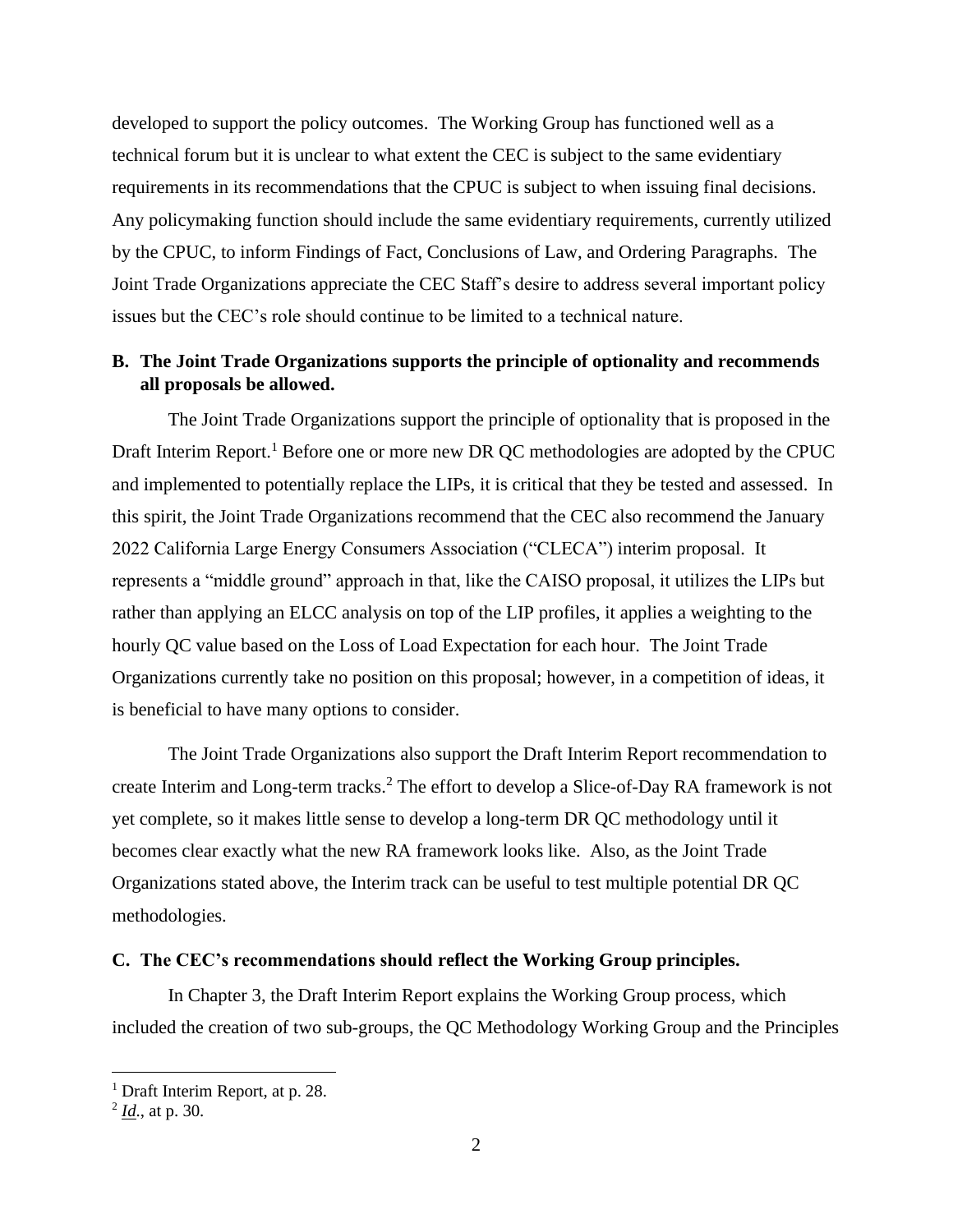Working Group.<sup>3</sup> As characterized in the Draft Interim Report, the Principles Working Group "sought to identify a set of principles that a qualifying capacity method should meet."<sup>4</sup> The Principles Working Group last convened on October 25, 2021 as a joint meeting with the QC Methodology Working Group when party feedback on draft Working Group principles was discussed. The October 25 version of the principles are:

- 1. The QC methodology should be transparent and understandable.
- 2. The QC methodology should use best available information regarding resource capabilities, including recent historical performance and participant enrollment and composition projections.
- 3. The QC methodology should allow DR providers to quickly determine or update QC values.
- 4. The QC methodology should be consistent and compatible with the resource adequacy program.
- 5. The QC methodology should account for the primary factors that influence DR variability, use limitations, and availability.
- 6. The QC methodology should translate a DR resource's load reduction capabilities into its reliability value.
- 7. The QC methodology should include methods to determine ex-post capacity that are internally consistent with ex-ante QC valuation.
- 8. The QC methodology should not present a substantial barrier to participation in the RA program.

The actual document distributed by CEC Staff in advance of the October 25 meeting is attached to these comments as Appendix A. As the party feedback in Appendix A illustrates, there was not consensus support among parties for draft Principles 5 and 7 but no parties opposed draft Principles 1-4, 6 and 8.

No effort was made to finalize the Working Group principles following the October 25 meeting, presumably due to the urgency of addressing the interim 2023 Resource Adequacy ("RA") year methodologies given the approaching deadline for filing the Load Impact Protocol

<sup>3</sup> Draft Interim Report, at p. 16.

<sup>4</sup> *Id*.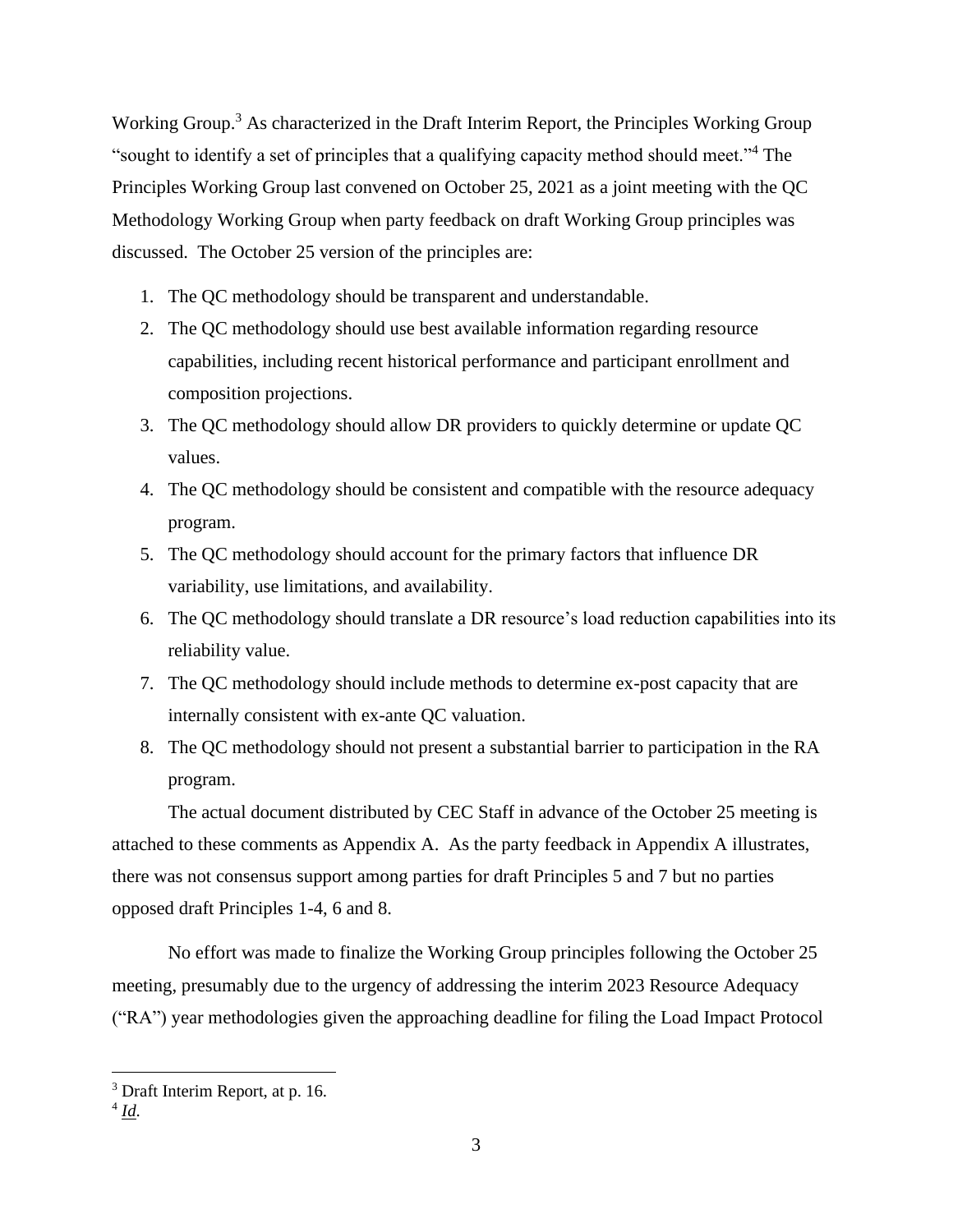("LIP") reports for the same RA year. Neglecting to include the near-final principles in the Draft Interim Report is a critical omission because they reflect the priorities that a broad group of stakeholders, including IOUs, DR providers, the CAISO, and performance evaluators, generally agreed should guide CEC Staff's recommendations to the CPUC. Furthermore, CEC Staff stated during to the Principles Working Group that the principles would guide their DR QC methodology recommendations. In fairness, Working Group members agreed that the recommended methodology(ies) would not be completely bound by the Working Group principles; i.e., they were not required to meet all of the principles. However, the principles were indeed intended to play a role in the CEC Staff's recommendations. The Final Interim Report should include the principles developed by the Principles Working Group and the CEC recommendations should reflect them.

## **D. The Draft Interim Report should include DR QC methodology proposal write-ups by all parties.**

The Draft Interim Report provides a brief overview of the Council's "PJM/NYISO" DR QC methodology proposal and the LIP-Informed Effective Load Carrying Capability ("ELCC") methodology proposal jointly put forth by PG&E and the CAISO. An overview, however, misses critical components of each methodology and makes it difficult for stakeholders to react to the proposals. The Final Interim Report submitted to the CPUC should include the full writeups of both proposals in order to: 1) enter each into the record of CEC Docket #21-DR-01 and CPUC Rulemaking (R.) 21-10-002; 2) allow parties to address the proposals as written, rather than the CEC's description of the proposals, in their comments; and 3) ensure that the CPUC has the full picture of each proposal without having to rely on the CEC's characterization of them. The Joint Trade Organizations also note that Working Group participants have not had access to the full interim proposals because, once CEC Staff decided to focus the Working Group on developing interim DR QC proposals (rather than long-term proposals), development of the interim proposals was largely done outside of the Working Group with occasional oral updates provided during Working Group sessions. Therefore, the Final Interim Report should include the most up-to-date, full version of each proposal being recommended.

4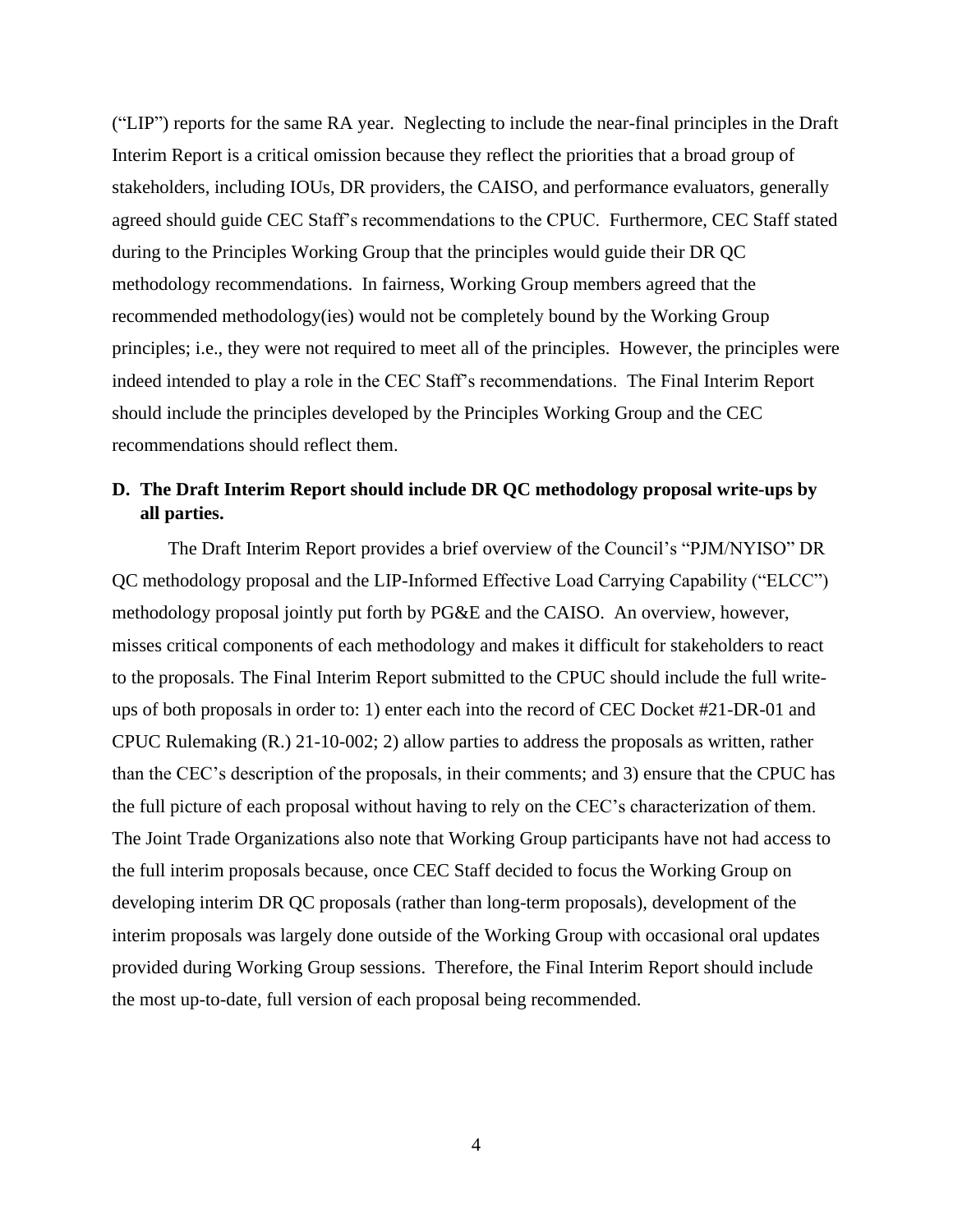# **E. The Final Interim Report should correct several errors in its description of the Council's QC proposal.**

In addition to including the full proposals in the Final Interim Report, CEC Staff should correct several inaccuracies in the its overview of the Council's proposal. These inaccuracies include the following:

- **The Council's proposal retains upfront CPUC Energy Division oversight.** The Draft Interim Report states, "Unlike other proposals and the *status quo*, which require significant upfront oversight in estimating future capacity, the incentive-based approach employs incentive mechanisms – namely financial penalties for underperformance – to ensure compliance."<sup>5</sup> In fact, the Council's proposal <u>retains</u> the role currently played by the CPUC Energy Division to act as the final arbiter over DR QC values. This was explicitly indicated in the Council's presentation made at the CEC's December 3, 2021 Commissioner Workshop on Supply Side Demand Response<sup>6</sup> and is included in the Council's final proposal.<sup>7</sup>
- **The Council's proposal does not use the same counting method for ex post evaluation as the LIP process uses for ex ante QC valuation.** The Draft Interim Report states, "the incentive-based approach proposed by CEDMC essentially adopts the same counting method for ex post evaluation as the load impact protocols process uses for ex ante qualifying capacity valuation."<sup>8</sup> It is not clear exactly what the Draft Interim Report is implying in this instance, but the Council's proposal states that a DR provider's performance assessment (i.e., ex post analysis) is based on its Demonstrated Capacity, which is informed by CAISO market dispatches, test events, and market bids.<sup>9</sup> This is different from the modeling done within the LIPs for ex ante valuation.
- **The Draft Interim Report mischaracterizes the Council's proposed penalty structure.** The Draft Interim Report describes the penalty structure of the Council's proposal as being based on the Demand Response Auction Mechanism ("DRAM")

<sup>5</sup> Draft Interim Report, at p. 16.

<sup>6</sup> See Slide 5 of the Council's presentation at:

<https://efiling.energy.ca.gov/GetDocument.aspx?tn=240887&DocumentContentId=74723> <sup>7</sup> Council proposal,

[https://efiling.energy.ca.gov/GetDocument.aspx?tn=241266&DocumentContentId=75112,](https://efiling.energy.ca.gov/GetDocument.aspx?tn=241266&DocumentContentId=75112) at p. 4.

<sup>8</sup> Draft Interim Report, at p. 28.

<sup>9</sup> Council proposal, at p. 5.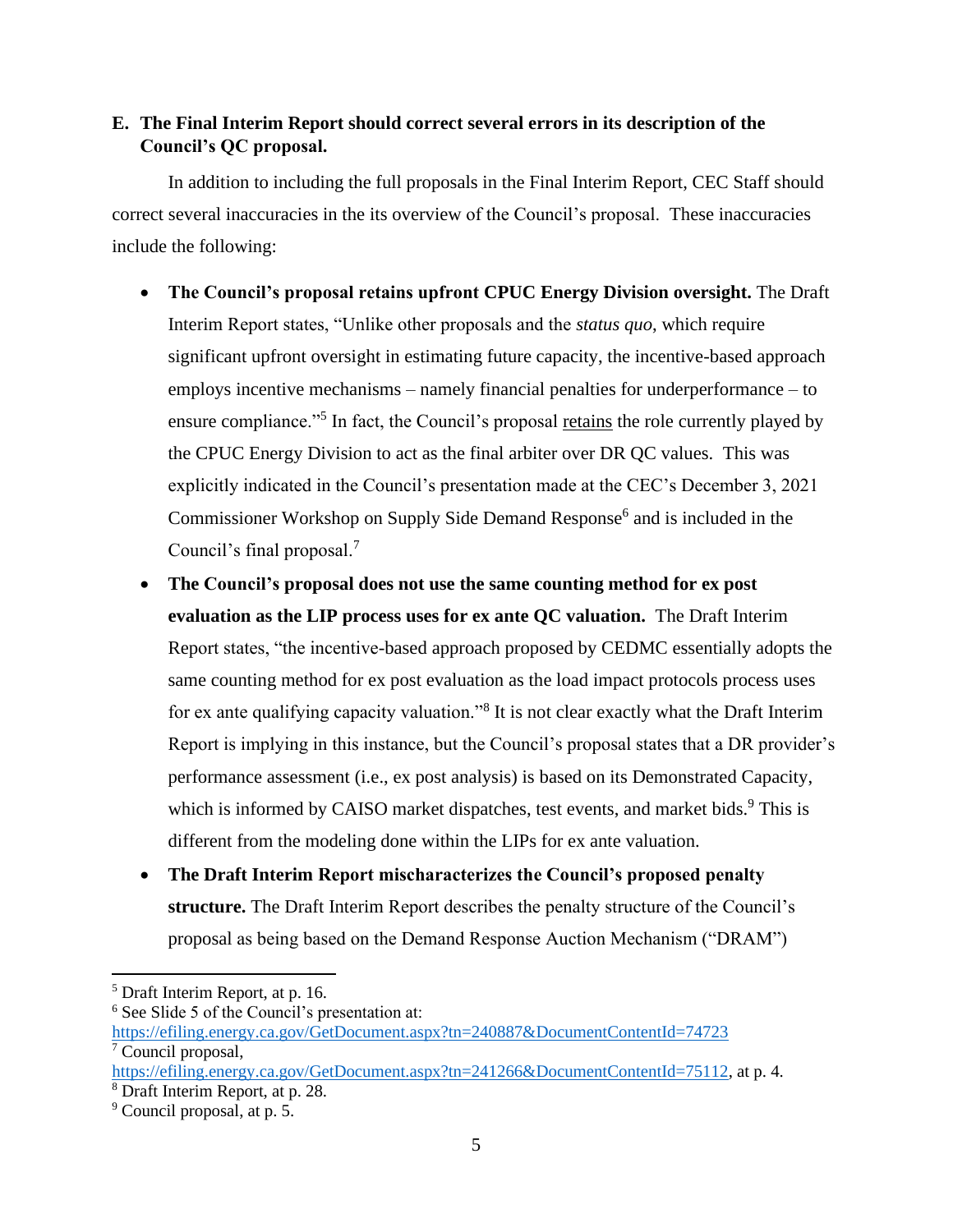Pilot.<sup>10</sup> In an earlier version of the Council's proposal, this was indeed the case. However, in its final version, the Council adopted the same penalty structure utilized by PG&E for its Capacity Bidding Program ("CBP") to ensure equitability between IOU DR programs and third-party DR provider resources.<sup>11</sup> Furthermore, this penalty structure has been used by PG&E for several years with no claims made by any party, to the Joint Trade Organizations' knowledge, that it has been ineffective in incentivizing good DR performance. This will presumably eliminate any concerns expressed in the Draft Interim Report that the DRAM penalty structure "may not be sufficient to ensure the desired level of performance for demand response resources."<sup>12</sup>

These likely inadvertent mischaracterizations highlight the need to include the full writeups of each proposal in the final report. Otherwise, the CEC risks confusing the CPUC over what the Council and PG&E/CAISO are actually proposing. To ensure that the Council's full proposal is entered into the CEC and CPUC record, the Joint Trade Organizations have attached it as Appendix B.

## **F. The CEC should use the DR QC principles, not the "challenges" outlined in the Draft Interim Report to evaluate DR QC methodologies.**

As previously mentioned, the Draft Interim Report does not discuss the principles for QC methodologies that Working Group members spent considerable time refining. Rather, the Draft Interim Report assesses the interim proposals based on how well they meet the "challenges" outlined by CEC Staff. While the Joint Trade Organizations take no position at this point on the list of challenges, they are a wholly inappropriate yardstick to measure the success or failure of a particular DR QC methodology. From a process standpoint, rather than being a reflection of stakeholder feedback in the way that the Working Group principles are, these "challenges" appear to reflect a unilateral effort by CEC Staff to utilize their own criteria to inform their recommendations in the Draft Interim Report. Substantively, the Joint Trade Organizations have serious concerns about the relevance of some of these challenges as assessment criteria for DR QC methodologies. Specifically:

<sup>10</sup> Draft Interim Report, at p. 28.

<sup>&</sup>lt;sup>11</sup> Council Proposal, at p. 6.

<sup>12</sup> Draft Interim Report, at p. 28.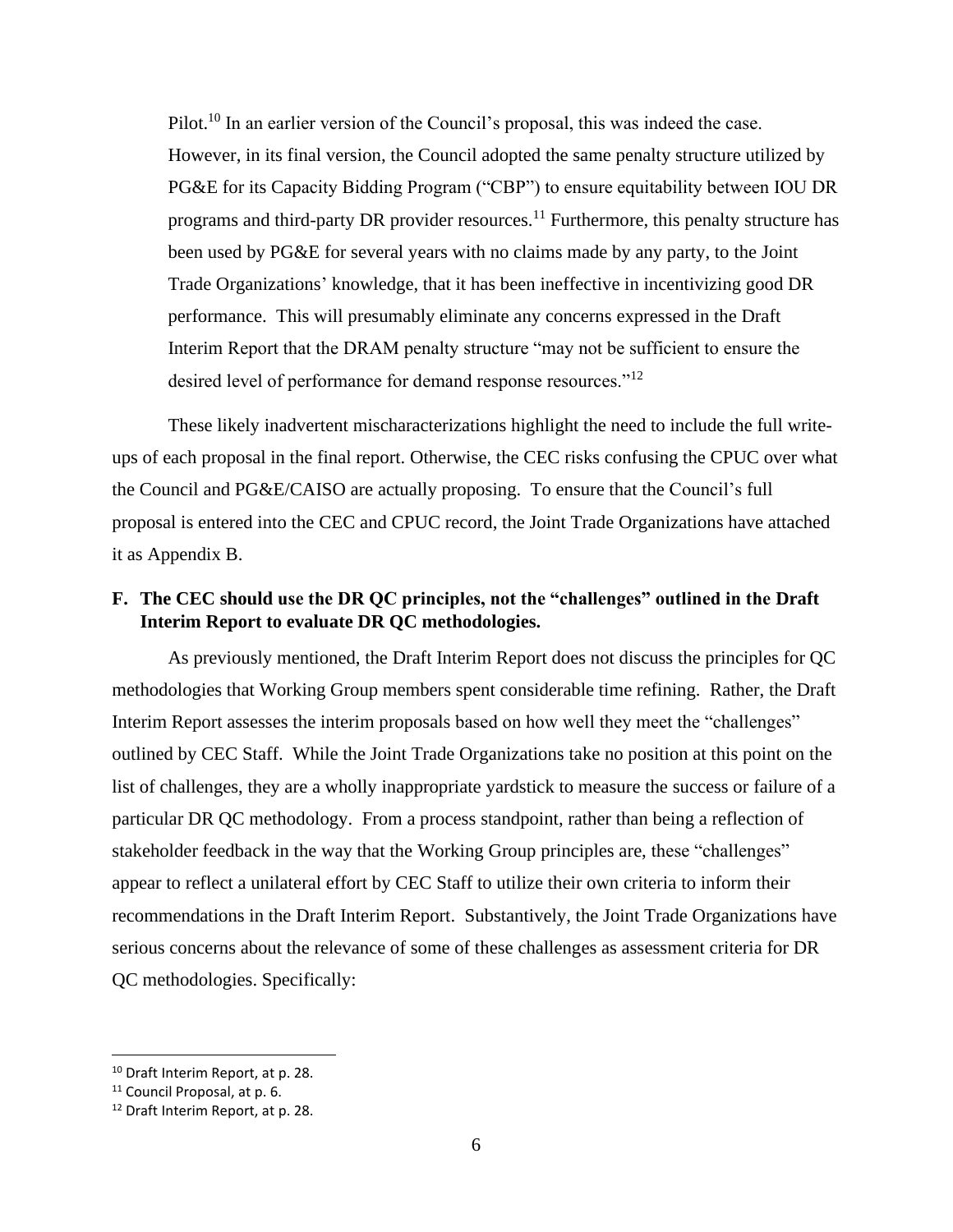- **IOU DR crediting is outside the scope of this working group.** In the Draft Interim Report, CEC Staff finds that "supply-side DR resources should be considered part of the supply stack, rather than as a reduction in demand, and treated accordingly."<sup>13</sup> This statement exceeds the scope of this working group. In Ordering Paragraph 11 of D.21- 06-029, the CPUC requested the CEC to convene a working group and make actionable recommendations on several issues. These issues did not include a determination of whether the CPUC should change its DR crediting policy. In fact, the CPUC clearly laid out in that decision the conditions under which the IOUs would be required to move their DR programs onto their supply plans. The CPUC stated, "Accordingly, once the Commission confirms that CAISO permits DR resources to bid variably in its markets and implements a FERC-approved RAAIM penalty exemption for DR resources, each IOU will be directed to move its DR portfolios onto CAISO Supply Plans."<sup>14</sup> In addition, the DR crediting issue was not discussed by the Working Group in any significant detail, so this conclusion in the report is inappropriate. The CEC Staff's recommendation to eliminate DR crediting is based on an assertion made by the CAISO regarding the operation of DR in the energy market and the specific QC methodology that would enable that type of operation. It is important to note, however, that there is not consensus among Working Group members regarding either the crediting issue or the need for a particular QC methodology as a prerequisite to the elimination of crediting. Therefore, the final report should not include this statement. If it does, the CEC should be clear that this issue was not discussed at length by Working Group members and the conclusion is based solely on the opinion of CEC Staff.<sup>15</sup>
- **Contribution to reliability has not been defined.** The Draft Interim Report asserts that a more precise methodology than the LIPs is needed to measure the contribution to reliability of DR.<sup>16</sup> However, no definition of "contribution to reliability" is provided. As above, the specific meaning of the phrase was not discussed in the Working Group other than to generally observe that this term will be interpreted differently by different parties. Without a definition of "contribution to reliability" or method to measure the accuracy of

<sup>&</sup>lt;sup>13</sup> Draft Interim Report, at p. 23.

<sup>14</sup> D.21-06-029, at p. 31.

<sup>&</sup>lt;sup>15</sup> Draft Interim Report, at p. 23.

<sup>16</sup> Draft Interim Report, at p. 23.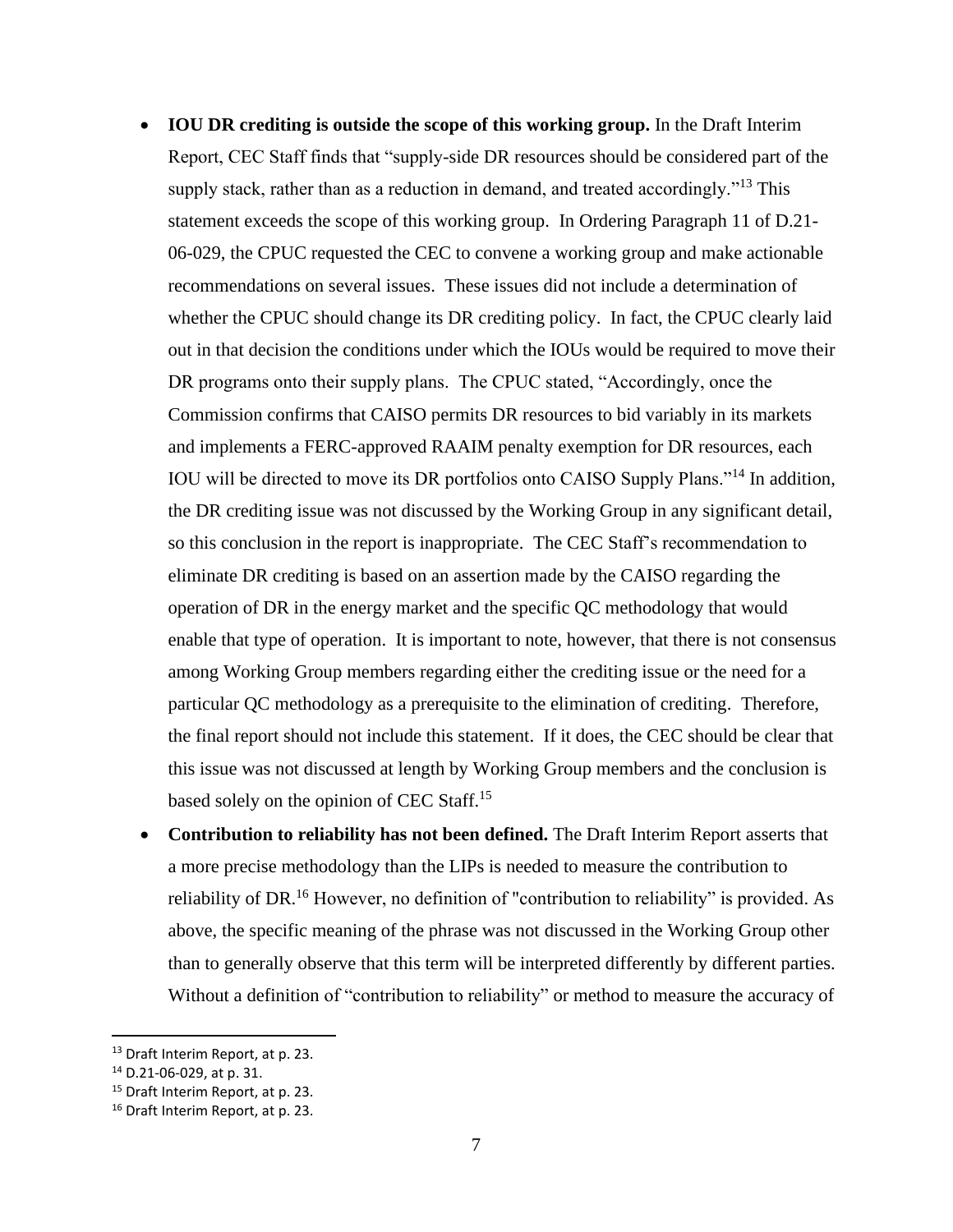a proposed DR QC methodology in calculating DR's contribution to reliability, it is unclear how CEC Staff is able to determine whether one methodology is superior to another in this regard.

• **CAISO settlement methods are not directly linked to QC and are outside the purview of work that the CPUC can mandate.** The CEC outlines "settlement" as one of the challenges that a QC methodology may address and explicitly asks the CPUC to expand the Working Group scope to include settlement issues. First, it is unclear how CAISO DR *settlement* methodologies are relevant to the assessment of specific DR *QC* methodologies. The Draft Interim Report appears to associate this criterion with accurate energy market baselines. While the accuracy of CAISO baselines warrants discussion, the adoption of any of the interim (or permanent) QC methodology proposals will have no bearing on the number or accuracy of the settlement methodologies available at the CAISO tariff. Moreover, it is our understanding that the CAISO has sole purview over its market settlement methodologies and the CPUC cannot mandate their review within its own rulemaking. Finally, given the depth of complex issues the Working Group has yet to tackle, it would be unwise to expand its scope at this time.

Based on these concerns, we recommend the removal of these three "challenges" from the report. Rather, QC methodologies should be assessed according to the principles Working Group members took considerable time to develop.

#### **G. CEC makes several findings that are unsupported by evidence or explanation.**

In several instances, the Draft Interim Report makes findings for which little or no evidence or explanation is provided. This is problematic because once the CEC approves the Final Interim Report and submits it to the CPUC in the Resource Adequacy proceeding, the CPUC will make a final determination on the interim DR QC methodology proposal(s). Therefore, the evidentiary record must be robust and accurate to ensure the CPUC has a strong basis upon which to make its determination. The DR Coalition address some of these key findings that lack support.

The Draft Interim Report states that an effective load carrying capability ("ELCC")-based approach to DR QC valuation "should better reflect the contribution of demand response to

8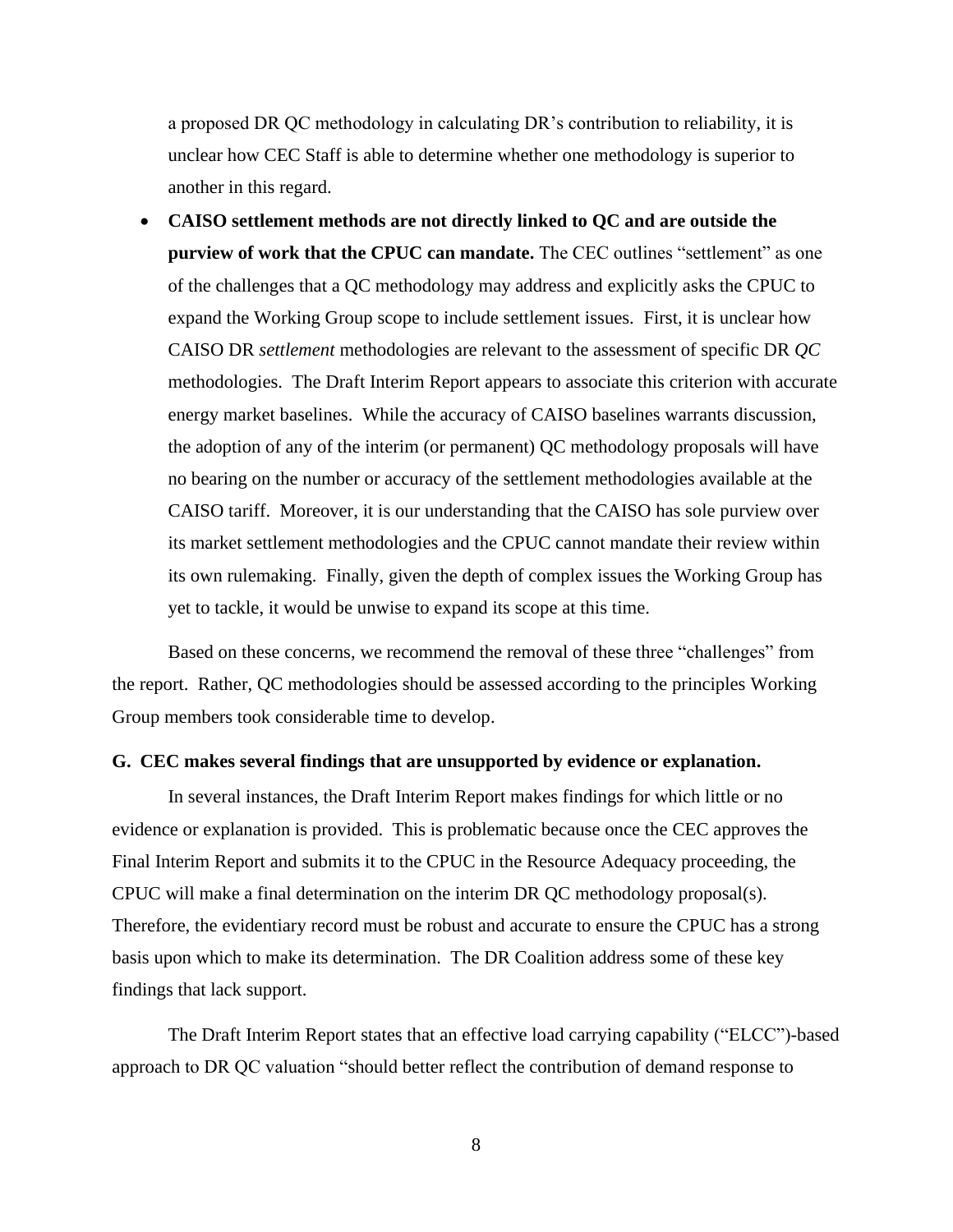reliability."<sup>17</sup> However, there is no explanation for why or how an ELCC-based methodology better reflects the DR contribution to reliability. The Draft Interim Report does not present a comparison against the Council's proposal nor, as the Joint Trade Organizations explained above, does it even define "contribution to reliability". So, it is unclear how the CAISO's proposal is superior in that regard to the Council's, or any other, proposal.

The Draft Interim Report also suggests that a stronger penalty structure than what is currently used with the DRAM Pilot "may be needed to ensure demand response providers are able to meet capacity commitments" because the DRAM Pilot has seen "underperformance".<sup>18</sup> This is an overly-simplistic and speculative statement because an assessment of the effectiveness of the current DRAM Pilot penalty structure has not yet been released. The DRAM Pilot Independent Evaluator has not yet completed its most recent assessment so it is unclear how CEC Staff can make this determination.

The Draft Interim Report rules out the use of energy market bid-informed ELCC based on its finding that bid data are "not a reliable measure of availability" because of "the issues with baseline methods for weather-sensitive resources."<sup>19</sup> It is unclear how the two issues are connected. A DR provider has a must-offer obligation to bid the entirety of its contracted RA capacity. The bid quantity is not impacted or altered by how dispatched energy is settled. The Joint Trade Organizations do not judge bid-informed ELCC one way or the other but is concerned that the Draft Interim Report's poorly-supported dismissal of this approach unnecessarily eliminates an approach that could potentially have merit.

# **H. The Draft Interim Report should address the need for sufficient time between submission of the final CEC report, the CPUC final decision, and the submission deadline of a LIP evaluation plan for 2024.**

The final report should put forth a timeline for the long-term track to ensure that DR providers and IOUs have certainty as to what DR QC methodology they must use for the 2024 RA year before the first LIP deadline. Specifically, the Draft Interim Report states that the Commission should "[r] equest the CEC produce a final report by the fourth quarter of  $2022$ ."<sup>20</sup>

<sup>&</sup>lt;sup>17</sup> Draft Interim Report, at p. 27.

<sup>18</sup> *Id*., at p. 28.

<sup>19</sup> *Id*., at p. 27.

<sup>20</sup> *Id*., at p. 31.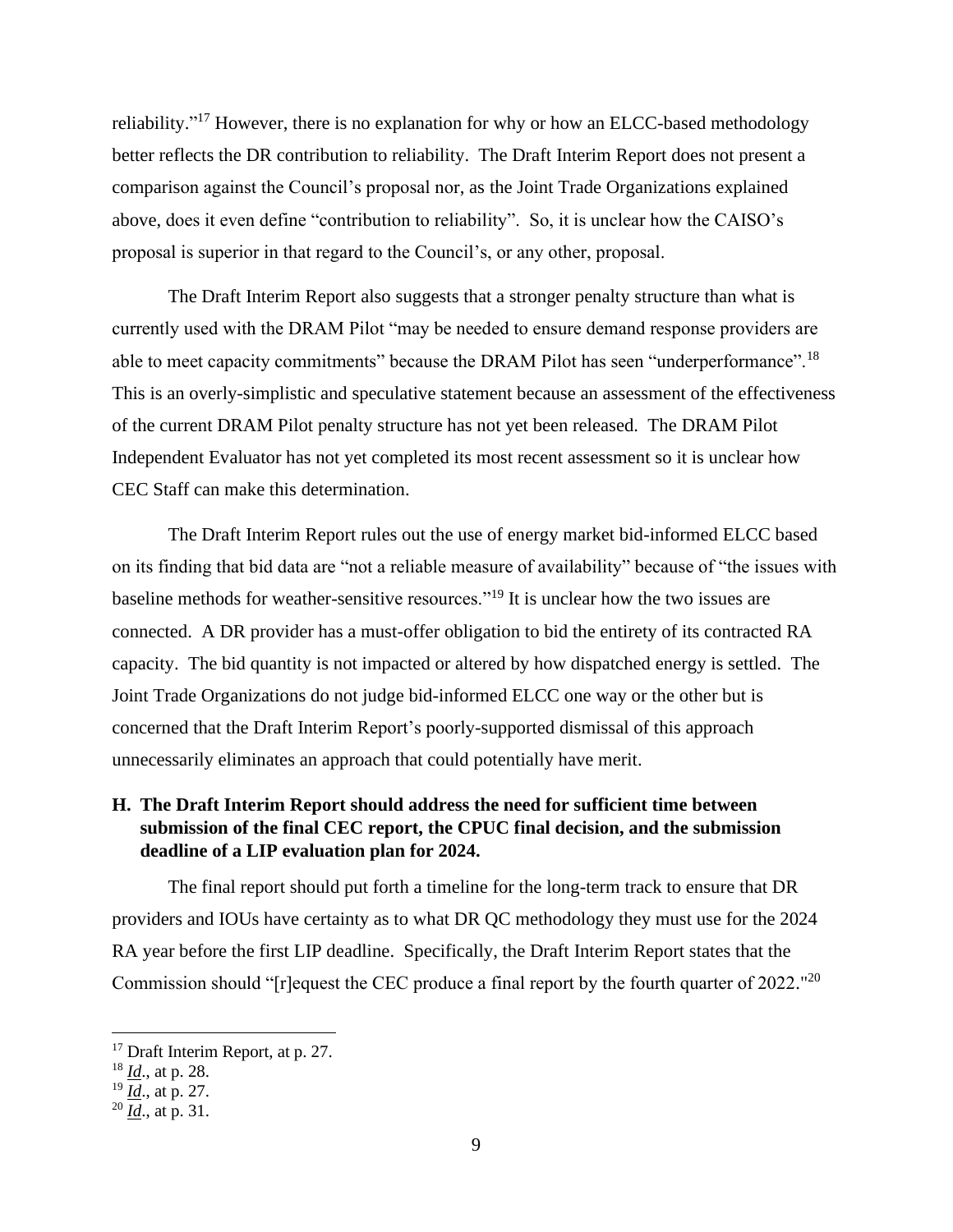Depending on when in the fourth quarter of 2022 the report is submitted and subsequently adopted by the CPUC, DR providers may face the same timeline issue that has surfaced this year (i.e., the deadline for the 2024 LIP evaluation plan will come *before* a long-term methodology is adopted for the same RA year). In the Final Interim Report submitted to the CPUC, the CEC should explicitly state that there must be adequate time between submission of the CEC's recommendations for long-term DR QC methodologies, the CPUC final decision, and the submission deadline of LIP evaluation plans for 2024. One option to create a greater distance between when a final decision is expected and the LIP evaluation plans are due is to shift the LIP timeline further into 2023. The Joint Trade Organizations suggest the following timeline but further discussion may be needed:

- CEC Final Report submitted: October 2022
- CPUC final decision adopting methodology: no later than mid-Jan 2023
- If status quo: LIP eval plans due mid-Feb 2023
- If new method is adopted: LIP timeline becomes moot, new timeline consistent with adopted method is put in place

#### **I. Conclusion**

The Joint Trade Organizations appreciate the time and effort put in by CEC Staff in leading the Working Group and developing the Draft Interim Report.

February 4, 2022 Respectfully,

\_/s/ Greg Wikler Greg Wikler Executive Director California Efficiency + Demand Management Council 1111 Broadway, STE. 300 Oakland, CA 94607

 $\frac{1}{s}$  Jin Noh Greg Wikler Policy Director California Energy Storage Alliance 2150 Allston Way, Suite 400 Berkeley, CA 94704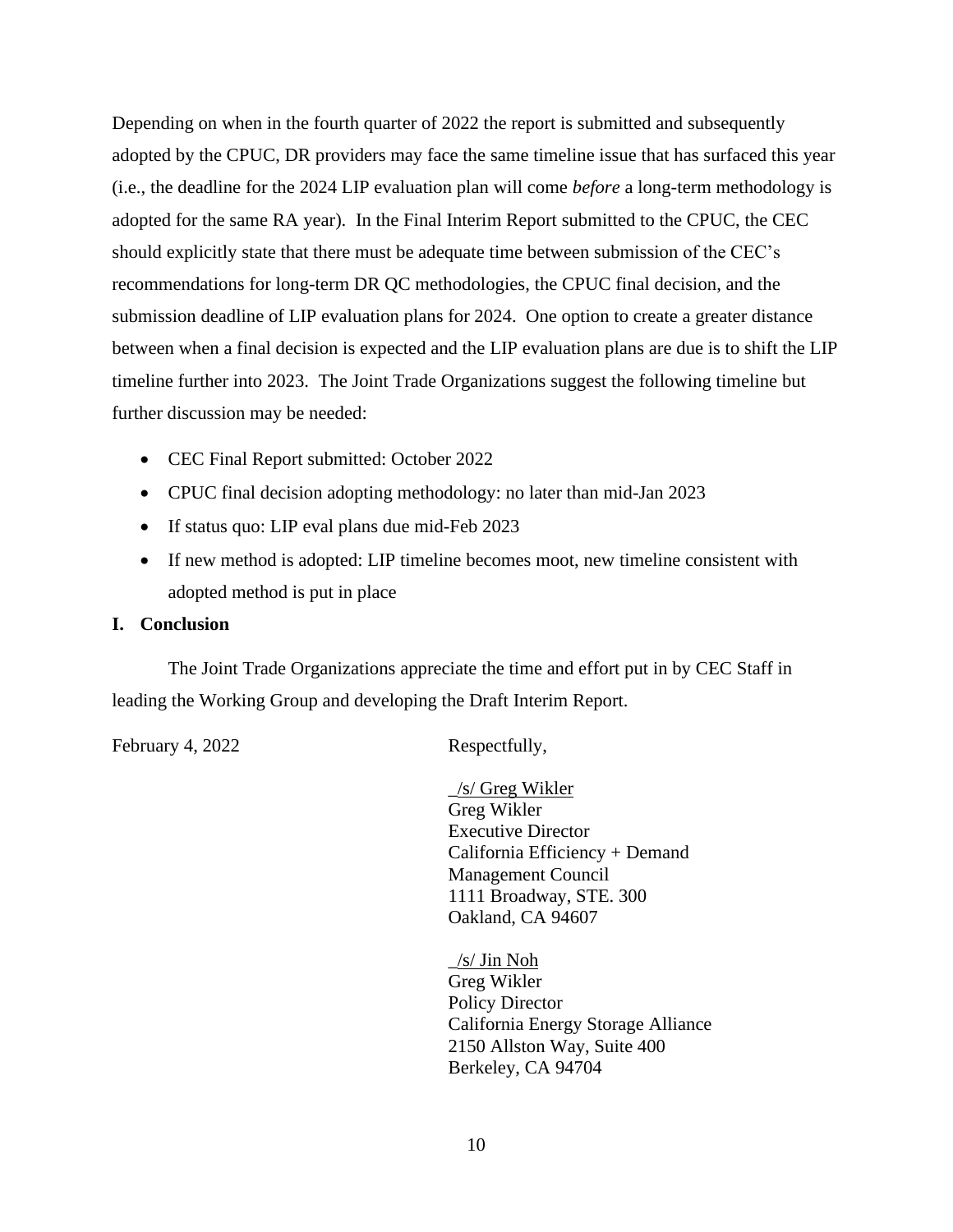# **Appendix A – October 25, 2021 CEC Staff Compilation of Draft Principles with Party Feedback**

# Written stakeholder comments on the principles

In a 10/12/2021 email to working group participants, CEC staff requested written stakeholder comments on the proposed principles. Since that time CEC staff received written comments from the CAISO and CEDMC. To enable stakeholders to review these comments, CEC staff have combined them here into one document.

**1. The QC methodology should be transparent and understandable.**

[no comments received]

**2. The QC methodology should use best available information regarding resource capabilities, including recent historical performance and participant enrollment and composition projections.**

[no comments received]

**3. The QC methodology should allow DR providers to quickly determine or update QC values.**

[no comments received]

**4. The QC methodology should be consistent and compatible with the resource adequacy program.**

[no comments received]

**5. The QC methodology should account for the primary factors that influence DR variability, use limitations, and availability.**

[CAISO comments: The CAISO opposes this principle as written. The CAISO finds that principle #5 as written is unclear and that the phrase "...account for the primary factors that influence..." is an unnecessary and confusing abstraction. The CAISO emphasizes that the principle must ensure the QC methodology captures that DR is a use-limited, availability-limited, and variable resource and that should be considered in its valuation. The CAISO supports this language instead: "The QC methodology should account for the use-limited, availability-limited, and variable-output nature of DR."]

**6. The QC methodology should translate a DR resource's load reduction capabilities into its reliability value.**

[no comments received]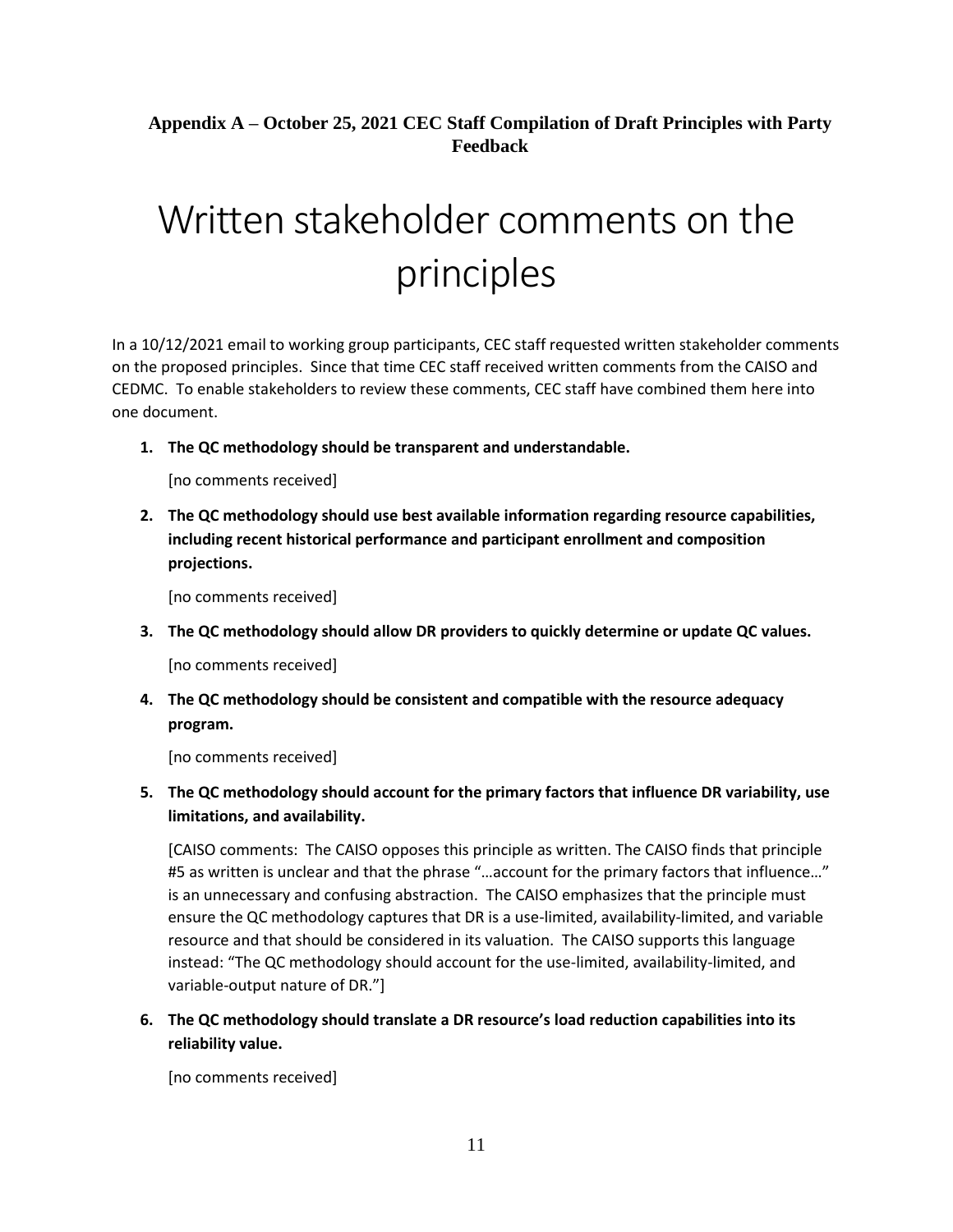## **7. The QC methodology should include methods to determine ex-post capacity that are internally consistent with ex-ante QC valuation.**

[CAISO comments: The CAISO opposes this principle as written. The CAISO emphasizes that the determination of a DR resource's capability is distinct from its QC valuation; rather, a resource's capability is an input into its QC valuation. This distinction is reflected in the separation of the components "Ex ante Resource Capability Profile" and "Ex ante Qualifying Capacity" in the *Stakeholder Comment Template: Methodology Minimum Components* document sent to stakeholders by the CEC. Accordingly, principle #7 should reflect this distinction and specify that it is the capability profile determination that should be compatible with ex-post delivery assessment methods. The CAISO notes that both the capability profile and ex-post assessment measure a MW load impact whereas the QC valuation measures contribution to reliability and is therefore not a direct comparison. The CAISO supports consistency between the capability profiles and performance of DR resources. The CAISO believes that the revised language better reflects that consistency and will still result in an internally compatible methodology given that the capability profile is a direct input in the QC valuation. The CAISO proposes this language: "The QC methodology should include methods to determine a measurement of delivery (ex-post capacity) that are compatible with the determination of capability (ex-ante) used in QC valuation."]

[CEDMC comments: Recommends that Principle #7 be removed because it is overly prescriptive. However, if it is retained, CEDMC recommends this language instead: "The QC methodology should include a process to assess the accuracy of ex ante QC values relative to ex post performance."]

## **8. The QC methodology should not present a substantial barrier to participation in the RA program.**

[no comments received]

# Additional comments:

[CAISO comments: The CAISO is concerned that only one of the remaining principles speaks to the value of reliability. The CAISO reiterates that reliability is at the core of the CPUC's request and the CAISO believes it is an imperative to include reliability as a foundational principle to developing QC values that will allow for the CAISO to effectively operate the grid. The CAISO proposes the working group adopt the principle, "The QC methodology should reflect the evolving needs of the grid – by capturing the interactive and saturation effects of increased variable as well as use- and availability-limited resources." As explained in the CAISO's 10/1 comments,<sup>21</sup> DR does not operate in isolation and accordingly should not be modeled without interactive effects in planning. This principle is critical to reliability as it ensures consideration of saturation effects on the reliability contribution of DR resources as variable supply and demand are increasingly interconnected to the system.]

<sup>21</sup> TN # 240023 in CEC Docket 21-DR-01.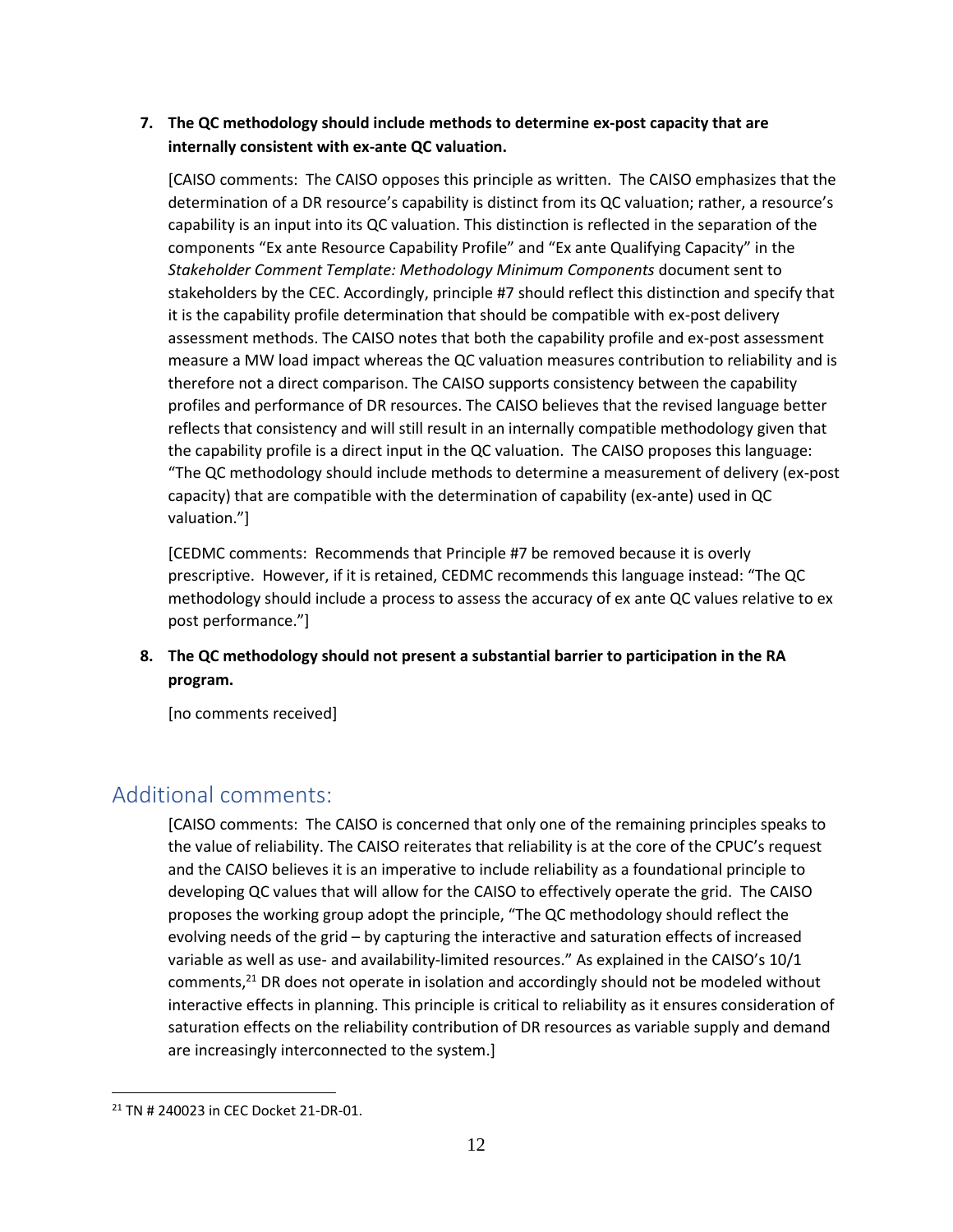# **Appendix B – California Efficiency + Demand Management Council's "PJM/NYISO" DR QC Methodology Final Proposal**

# **California Efficiency + Demand Management Council Interim DR Qualifying Capacity Methodology Proposal**

## **Introduction**

The California Efficiency + Demand Management Council ("Council") provides its demand response ("DR") Qualifying Capacity ("QC") methodology proposal ("Council Proposal") for inclusion in the California Energy Commission's ("CEC") Supply Side DR QC working group interim report. This proposal is meant be considered by the California Public Utilities Commission ("CPUC") as an interim DR QC method in Rulemaking ("R.") 21-10-002. In this context, the Council defines "interim" as the time between now and CPUC deployment of the new Slice-of-Day framework, which the Council expects to be adopted in June 2022 in R.21- 10-002. If adopted as an interim method, the Council recommends that the experience and lessons learned will inform its viability as a potential long-term DR QC method under a Slice-of-Day framework.

## **Problem Statement**

The overriding goal of the CEC-led Supply-Side DR QC working group should be to develop one or more DR QC methodologies that works well for both third-party DR providers and investor-owned utilities ("IOUs") while ensuring that DR programs and resources are delivering value commensurate with their QC values. The current DR Load Impact Protocols ("LIPs") act as a barrier to third-party DR growth because they lack transparency, are very timeconsuming, and bear a large cost to the DR provider with no guarantee of cost-recovery - all without necessarily demonstrating greater accuracy than other approaches. For third-party DR to grow, a new approach is needed that will accurately reflect the capabilities of each DR provider, be transparent in how a DR portfolio QC value is determined, incur a reasonable cost, and require significantly less time to implement.

The current LIPs were developed for IOU DR programs which tend to be larger and more static than third-party DR providers' portfolios primarily due to generally stable or more predictable participation levels. In CPUC Decision ("D.") 19-06-026, the CPUC directed that third-party DR providers use the LIPs to determine their QC values beginning with the 2020 RA year.<sup>22</sup> Since then, it has become very apparent that the LIPs are highly problematic for DR providers for several reasons which has created a significant barrier to third-party DR participation in California:

1. The accuracy of the LIPs is questionable for more dynamic portfolios. Unlike IOU programs, DR provider portfolios can significantly change from one year to the next because they have a financial interest in sizing their portfolios to meet market

<sup>&</sup>lt;sup>22</sup> D.19-06-026, at Ordering Paragraph 18.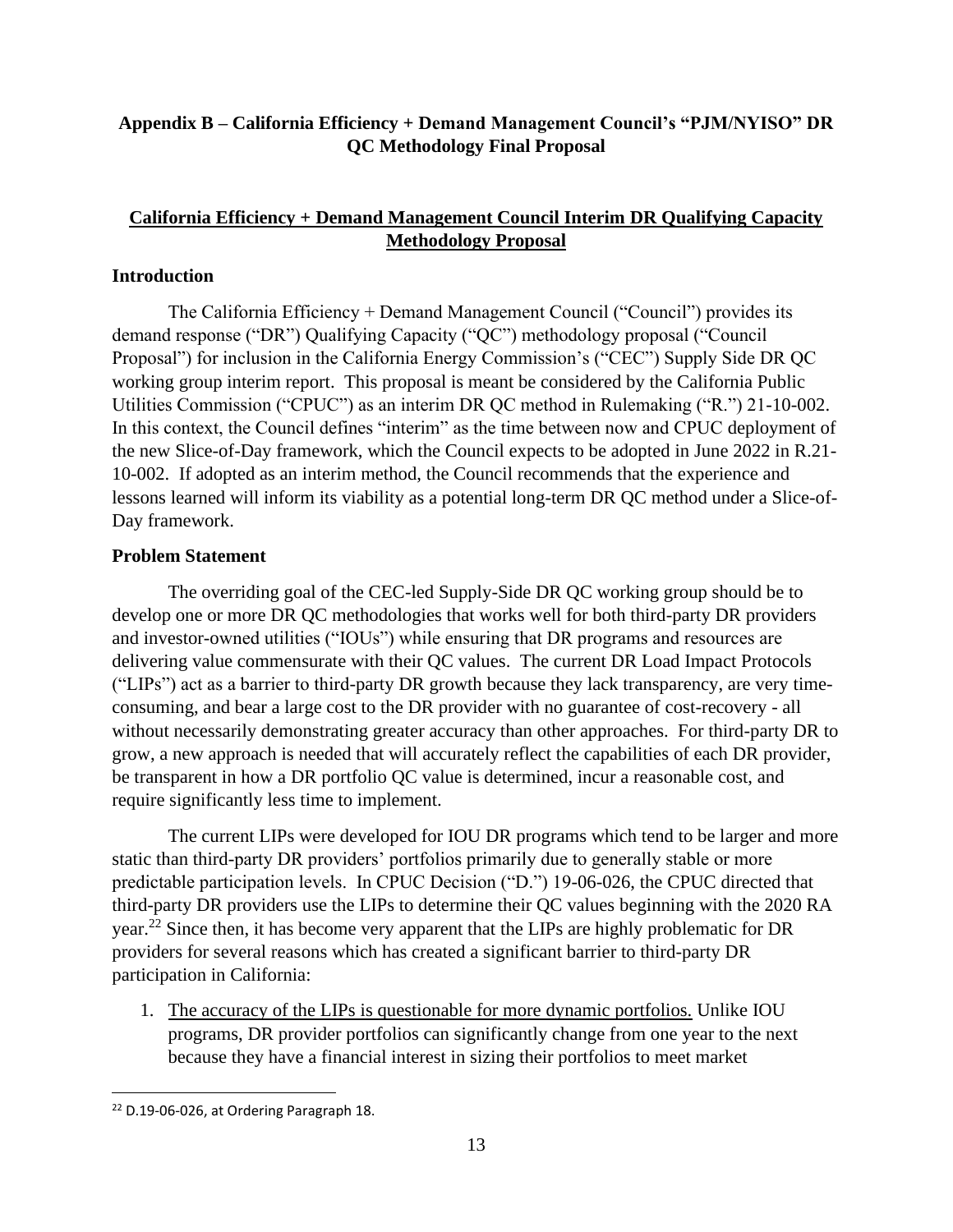commitments and take advantage of market opportunities. Because of the uncertainty inherent in executing contracts and enrolling customers, portfolios may differ widely from year to year, both in size and customer composition. In addition, the extended timeframe of the LIP process leads to performance data being used from up to two years prior to the Resource Adequacy ("RA") delivery year. There is a two-year lag between the data used for LIP analysis and QC determination, and the RA delivery year. For example, the LIP process that kicked off in December 2021 will use data from the 2021 RA year to derive QC values for the 2023 RA delivery year. Under a majority of circumstances, it is difficult to argue that performance data that old is relevant to forecasting performance.

- 2. The LIP process is very time-consuming and limits participation in solicitations. The LIPs entail a four-month process beginning in December that culminates in a final report for each IOU and DR provider due on April 1 of each year. The final LIP reports are then assessed by the CPUC Energy Division over the following five months to determine the QC values of these DR programs in September. During this time, DR providers must be available to respond to Energy Division questions regarding their LIP reports; in addition, they must prepare for an annual workshop where IOUs and DR providers present their LIP reports. From start to finish, this process takes approximately ten months to determine QC values. This places a significant burden on Energy Division staff, given the voluminous nature of some LIP reports. In addition, because the Energy Division assigns preliminary RA requirements to IOUs and LSEs in June, DR providers are unable to participate in early LSE solicitations because they do not receive their NQC values until September. This is anti-competitive because it favors "steel in the ground" resources whose NQC values are generally fixed.
- 3. The LIP process is costly with no guarantee of cost recovery for third parties. The LIP process requires extensive analysis and reporting which requires the use of specialized consultants. This is very costly (typically more than \$100,000), especially for comparatively small portfolios because there is typically a floor to the cost, regardless of the portfolio size. This cost increases based on the number of customers and events. IOUs are guaranteed recovery of these costs through their DR program budgets but DR providers do not have that luxury which creates a clear competitive advantage for IOU DR programs versus third-party DR. Such a significant investment with no promise of cost recovery discourages some DR providers from participating in the LIP process.
- 4. The need for consultants to perform the LIP analysis acts as a bottleneck. There are a limited number of consultants who are able to perform the LIP analysis and, due to the intensive nature of this work, many consultants are limited in the number of LIP analyses they can perform. This leads to many IOUs and DR providers chasing a limited number of consultants which can lead to DR providers being frozen out of the LIP process and therefore unable to sell their capacity.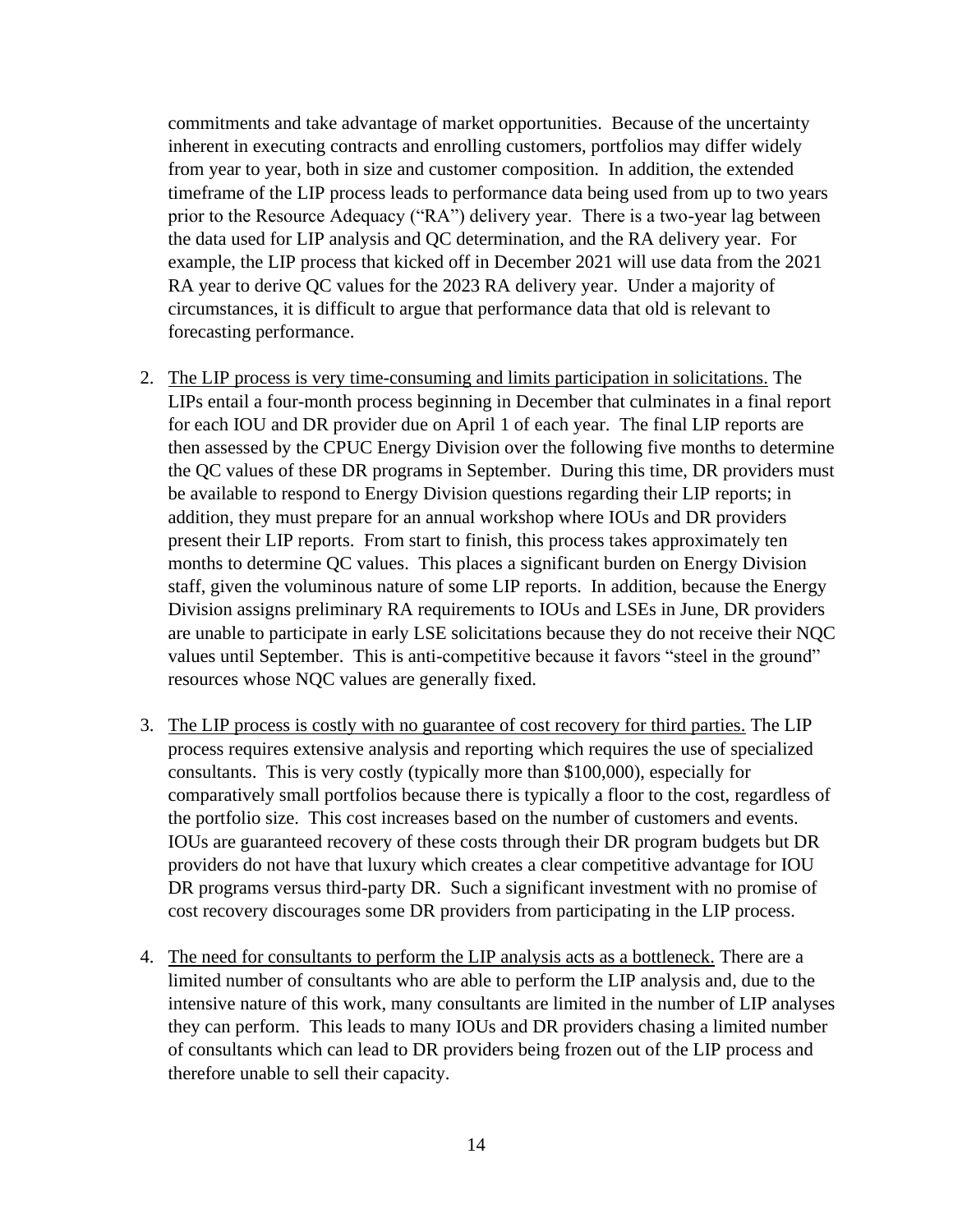5. The Energy Division assessment of LIP reports lacks transparency. Once IOUs and DRPs submit their LIP reports on April 1, the Energy Division then determines whether to approve the NQC that is claimed in each LIP report or to discount it. To the extent that a discount is applied, it is usually unclear to the DR provider what the exact reasons were for the discount. For example, the Energy Division can discount a DR provider's NQC based on the per-customer load impact, enrollment forecast, or both. However, the Energy Division will not always explain the approved per-customer load impact and enrollment; instead, it will simply provide the approved NQC value with no explanation as to the underlying causes. To the Energy Division's credit, it has developed its *Guide to CPUC's Load Impact Protocols (LIP) Process* to provide information on best practices for LIP reports, but additional transparency around the final QC determination is necessary.

The Council believes that future DR growth will occur primarily through third parties, so a more-streamlined DR QC methodology is needed that better suits the more dynamic nature and business needs of DR providers. In many ways, the shortcomings of the LIPs represent the opposite of what the new DR QC methodology should look like. Specifically, the new methodology should:

- 1. Reflect DR provider assessments of their capabilities based on the most current information possible. The LIP process utilizes data from up to two years prior to the RA delivery year which rarely reflect current and expected DR portfolios.
- 2. Minimize the time required to receive a NQC value from the Energy Division. This will ensure higher quality information is used in the NQC valuation process, better enabling DR providers to participate in near-term IOU and LSE solicitations.
- 3. Be as transparent as possible. It is critical that DR providers understand the reasoning behind Energy Division assessments of their NQC values.
- 4. Minimize the cost to DR providers. Such a significant cost can be a barrier to entry in the DR market, especially to new entrants, because cost recovery is not guaranteed as it is for the IOUs.
- 5. Avoid or minimize the need for outside consultants. As stated above, this creates a bottleneck in the QC valuation process and can leave DR providers without a consultant and therefore unable to receive a QC value, thus preventing them from selling their RA capacity.
- 6. Reduce the Energy Division workload to determine DR QC values. This is a critical issue from the perspective of allocating limited Energy Division resources. The sheer volume of the April 1 LIP reports creates a substantial burden on the Energy Division staff who must assess them over five months. This time can be better spent on important policy issues.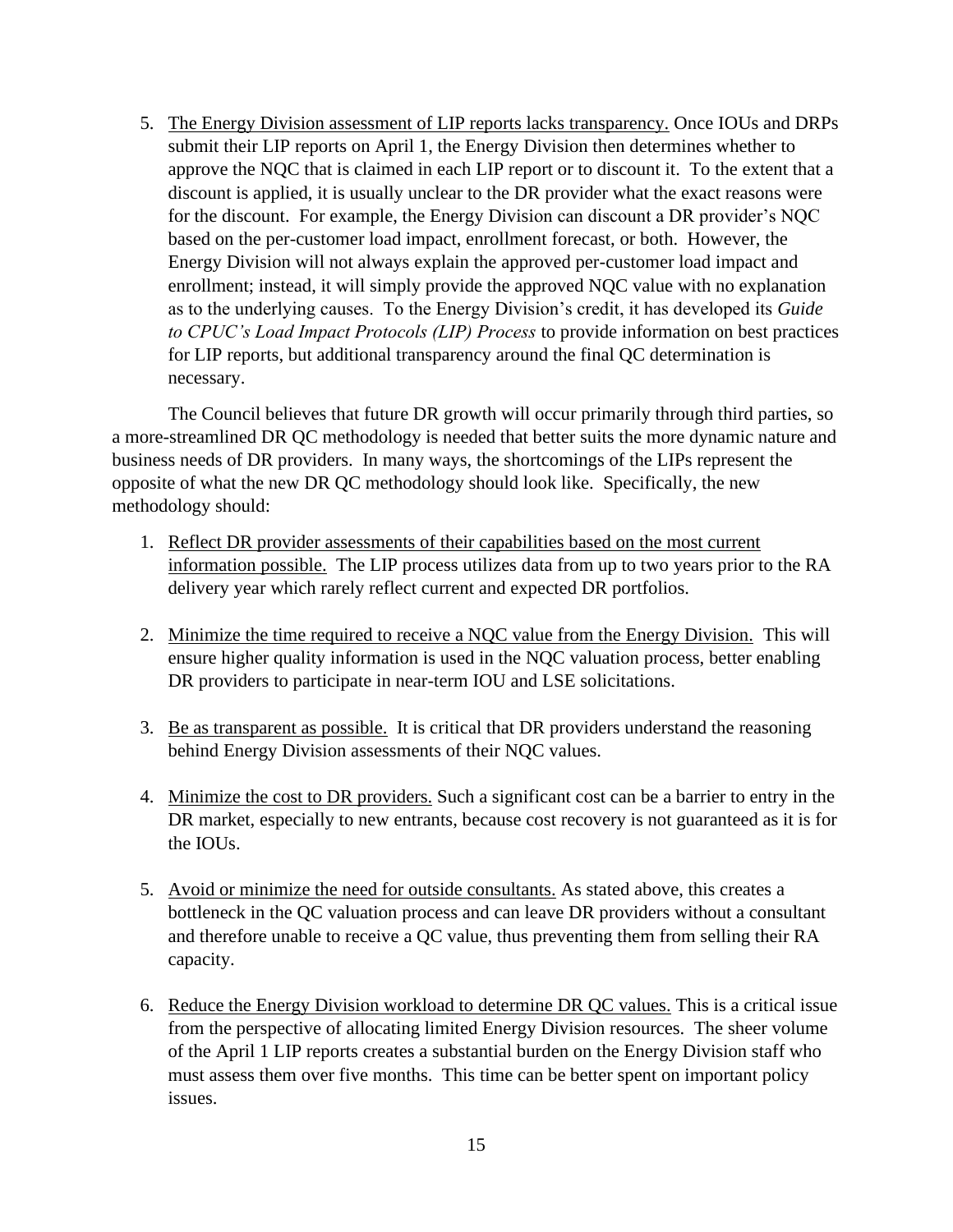## **The Council Proposal Addresses a Majority of the CEC Supply-Side DR QC Methodology Principles and Should Be Adopted as An Interim Methodology**

At the CEC's December 3 workshop in its Integrated Energy Policy Report ("IEPR") proceeding, the Council presented its "PJM/NYISO" method as a potential option as an interim solution. The PJM/NYISO is so named because it mimics the approach used by the eastern capacity markets in which each DR provider proposes its QC values to the market operator. The market operator performs an assessment on the inputs to the QC values and makes a determination on the amount of capacity each DR provider is authorized to sell in the next capacity auction.

The PJM/NYISO method is highly suitable as an interim method because it addresses almost all of the six needs listed above and can be easily implemented for the 2023 RA Year.

#### **Premise of the Council Proposal**

The Council Proposal would utilize a significantly different approach compared to the LIPs that would be more effective in ensuring the delivery of contracted capacity than the LIPs while reflecting the actual capabilities of each DR provider. The LIPs utilize rigorous regression-based up-front analyses to estimate QC values but often lack a direct connection between DR provider capabilities as well as a process to ensure that they are actually delivering consistent with contractual commitments. Therefore, any perceived precision of LIP-based QC values is based on the belief that the associated regression models that are used to perform these analyses are somehow able to accurately predict future key inputs that directly impact DR QC values such as DR provider enrollment levels, penetration levels of enabling technologies, and other innovations that could improve DR customer participation and performance. In reality, LIP-based analyses cannot accurately predict these inputs which are subject to DR provider efforts and individual customer decisions, and cannot be influenced by the regression analyses themselves. DR providers are best positioned to know these inputs and can best assess how they translate into the amount of capacity they can responsibly sell. However, to ensure that DR providers are realistic in their estimates, a mechanism is needed to ensure that contracted capacity is delivered. The Council proposes to eliminate the use of LIP-based up-front analyses to estimate QC values, and replace it with a DR provider responsibility to assess the QC value of their portfolios, with continued Energy Division oversight over final QC value, while being subject to an after-the-fact penalty structure to ensure that contracted capacity is delivered.

#### **Methodology Process**

The Council Proposal involves the following primary steps:

**1. DR Provider Analysis:** As frequently as on a quarterly basis, the DR provider performs its own internal analysis using its choice of analytical tools to calculate its Claimed QC (i.e., the amount of QC the DR provider forecasts that it can provide) for each month of a given period based on the prevailing CPUC RA framework and DR availability requirements.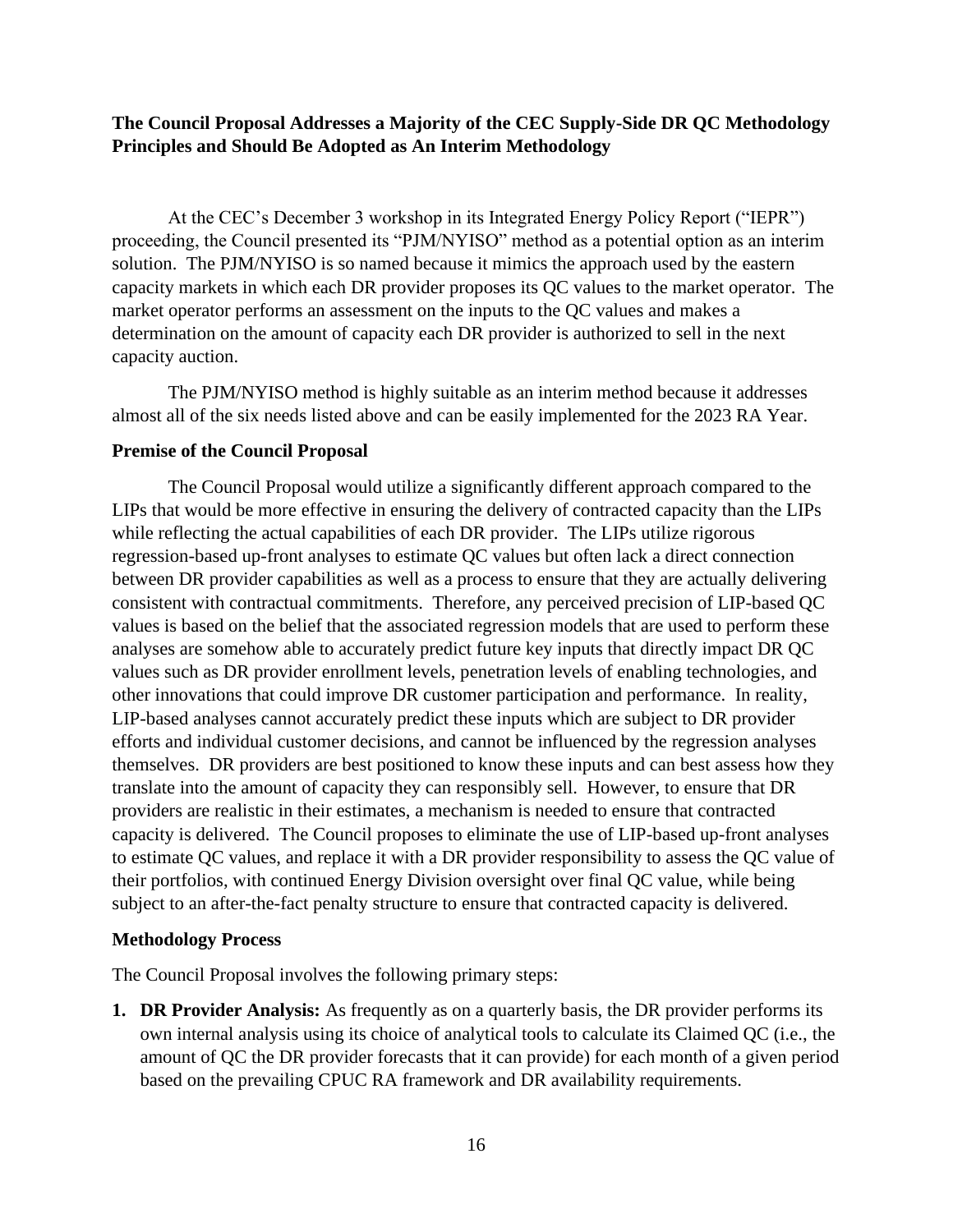Claimed QC values must be made at the System-level and, optionally, at the Local Capacity Area ("LCA")-level, for up to three years in advance to allow DR providers to participate in multi-year LSE solicitations. LCA-level Claimed QC values are only required if the DR provider intends to sell Local RA. The current one-year limitation on DR NQC values poses a risk to DR providers when selling their capacity farther than one year in advance because it is unclear what their QC value will be in the future under the current LIP process.

The DR provider then provides its Claimed QC values and specified Supporting Data to the CPUC Energy Division for review and assessment, just as is currently done in the LIP process. The Supporting Data consist of:

- a. Current and projected number of Service Accounts
- b. Customer class, size, and technology type, if applicable
- c. Projected aggregated load (aggregated capacity in the case of behind-the-meter ("BTM") energy storage)
- d. Projected % of load impact or reduction (projected % of capacity delivered for energy storage)
- e. Nature of load being aggregated
- f. Dispatch method
- g. Historical performance data
- **2. Energy Division Assessment:** The Energy Division assesses the DR provider's Claimed QC values and Supporting Data. If necessary, the Energy Division follows up with the DR provider for additional documentation or clarifying questions. This step is similar to the current step under the LIP process in which the Energy Division reviews LIP reports and requests additional information if necessary. Once the Energy Division makes a determination on the DR provider's Awarded QC values, they post the NQC values on the current CPUC NQC List for the forward period requested by the DR provider (up to three RA years).
- **3. Contracting DR Capacity & Collateral Requirement:** Once a DR provider receives its NQC value, it is free to sell its capacity as Resource Adequacy. To ensure that DR providers will be able to deliver the capacity it contracts out (Contracted QC), each will be required to provide a \$2,500/MW-year collateral payment to the Energy Division to be held in escrow based on the amount of NQC they have contracted out. To be clear, the Collateral Requirement would not apply to Awarded QC because a DR provider should not be required to provide collateral on capacity it has not sold. In the future, those DR providers with a strong track record of reliable capacity deliveries could potentially be subject to lower or no collateral payments. Payment of the Collateral Requirement would be due two months prior to the beginning of the contract delivery period. A DR provider can notify the Energy Division at any time if its Collateral Requirement should be reduced to reflect less capacity under contract.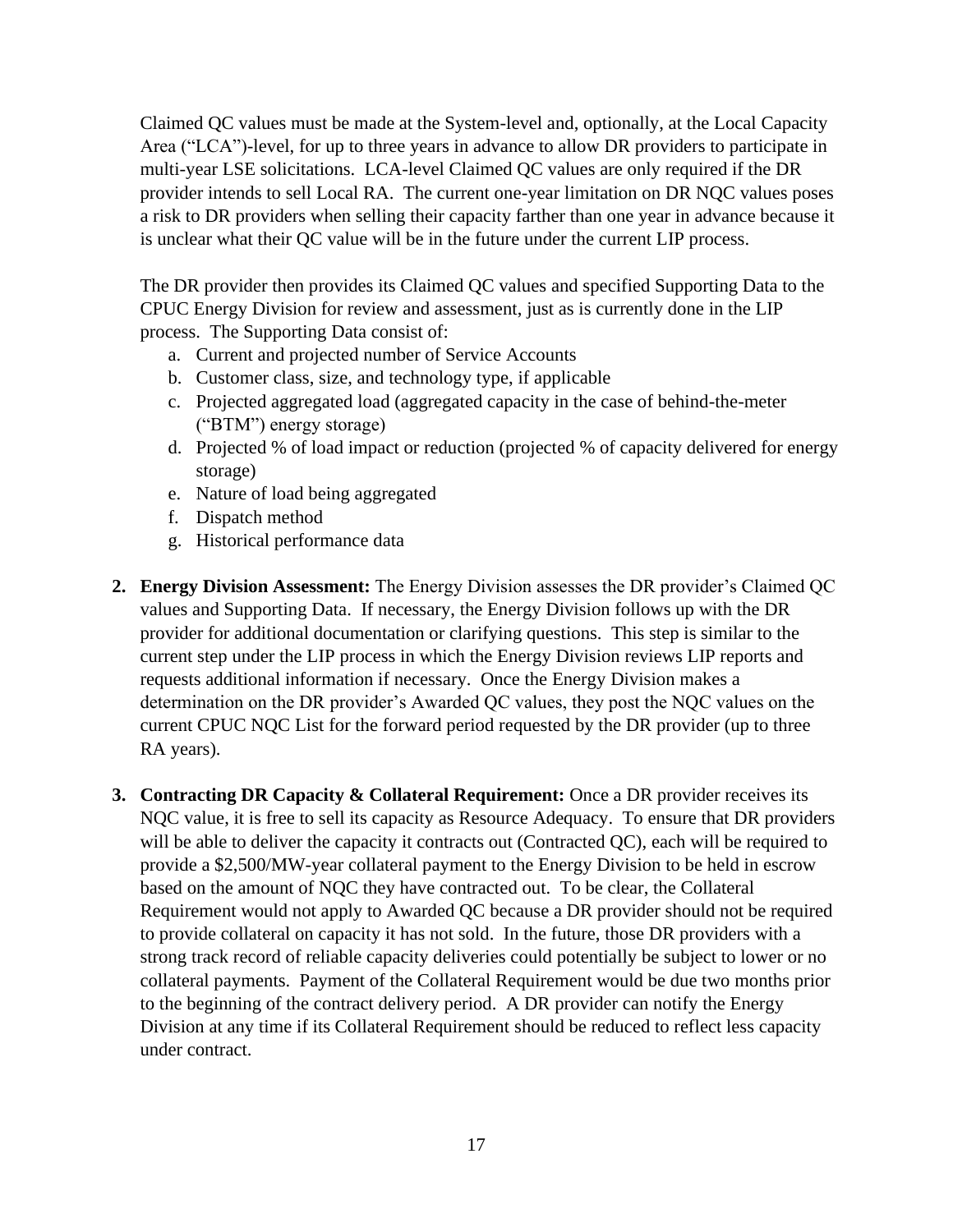- **4. Performance Assessment:** On an annual basis, for each RA contract, DR providers would submit to the Energy Division a completed Demonstrated Capacity template and associated invoices for each RA contract that compares the amount of capacity delivered against the Monthly Supply Plan QC for each RA contract for each month. As Contract Quantities are grossed up by the Planning Reserve Margin and Transmission Loss Factors, comparing performance against Supply Plan values ensures accurate evaluation of load impacts net of the gross ups. For months for which the local IOU has provided less than 95% of Revenue Quality Meter Data ("RQMD"), the DR provider will be exempt from providing Demonstrated Capacity data. Demonstrated Capacity reflects CAISO market performance based on the following delivery types during the prevailing Availability Assessment Hours: 1) full economic dispatch, 2) full dispatch test event, or, 3) when there is no full economic dispatch or test event, CAISO market bids during the applicable Must Offer Obligation ("MOO") hours. This approach directly aligns CAISO market settlement with capacity performance because DR providers will be required to bid consistent with their Monthly Supply Plan QC. The following Demonstrated Capacity guidelines would apply:
	- a. Each resource within a contract may provide a different ratio of full economic dispatches and market bids, but the prevailing RA testing rules for DR resources must be observed. For example, a DR provider has a Monthly Supply Plan of 4 MW of RA capacity using two 2-MW resources in different sub-Load Aggregation Points ("subLAP"). Resource 1 may meet its Demonstrated Capacity requirements using full economic dispatches and test events (i.e., it is dispatched in each month), whereas Resource 2 may meet its Demonstrated Capacity requirements using only test events and market bids.
	- b. To count toward Demonstrated Capacity, a test event must be for the full resource amount, subject to the prevailing CPUC DR testing rules. The Demonstrated Capacity value of a test event is the average output during the entire test event.
	- c. The current order of Demonstrated Capacity is as follows: 1) if there is a full market dispatch of a resource in a month, the results must be used for Demonstrated Capacity; 2) if there is a test of a resource in a month, the results must be used for Demonstrated Capacity; and 3) only if there is no dispatch or test of a resource in a month can the bidding detail for a resource under the MOO be used for Demonstrated Capacity.
	- d. Customer location movement between resources within a month is prohibited, except under the following circumstances:
		- i. Newly enrolled customers can be added to a resource.
		- ii. A customer who exits the Auction Mechanism may be dropped from a resource.
		- iii. If the above changes make a resource trigger the CAISO's 10 MW telemetry requirement, or have it drop below the minimum Proxy Demand Response size of 100 kw resources, resources may be split or combined mid-month to continue to meet CAISO market requirements.
	- e. The DR provider must avoid any potential double counting of customer performance associated with service account movement permitted by the exemptions when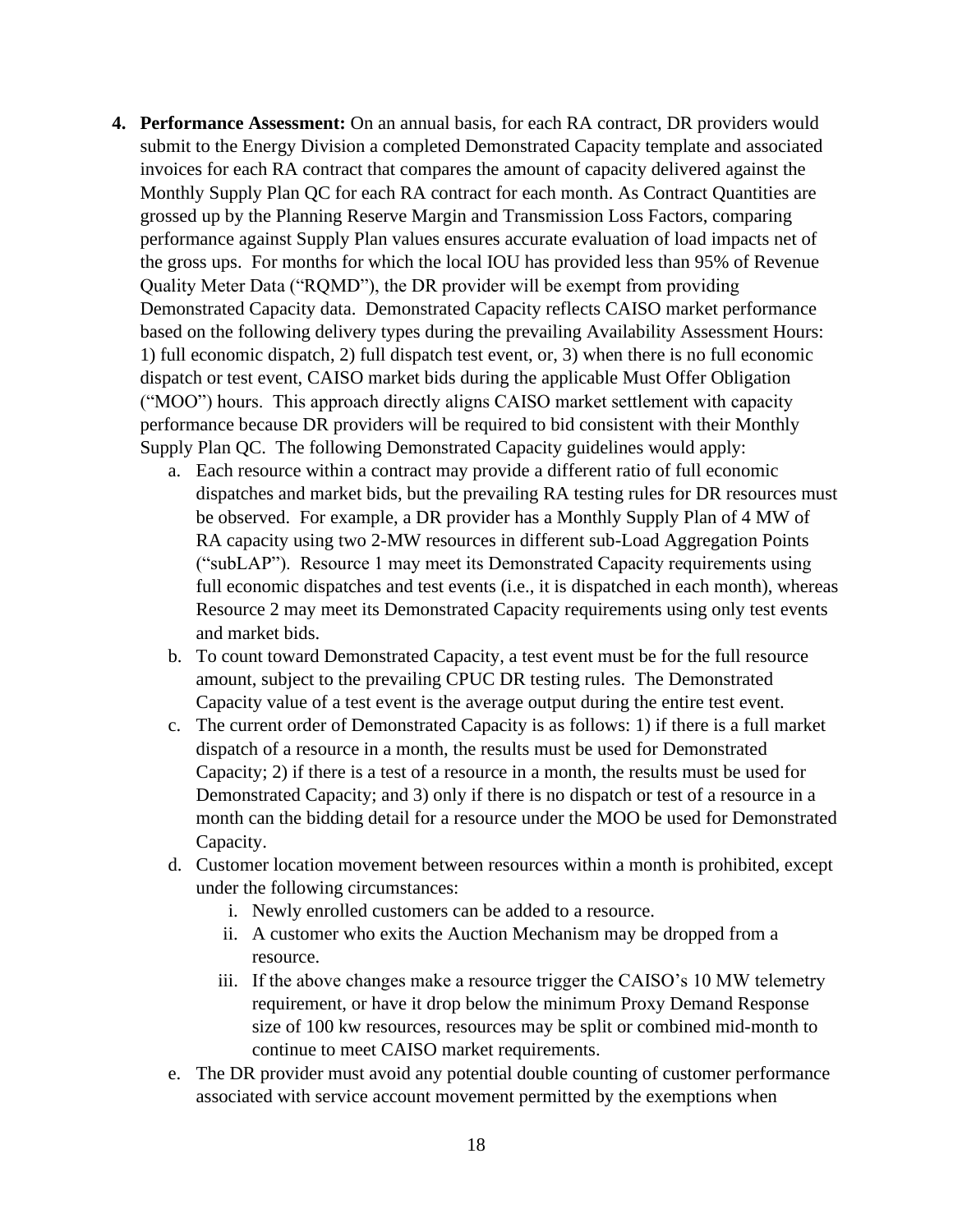invoicing Demonstrated Capacity. In order to mitigate double counting of customer performance, all customers not having been dispatched through an economic dispatch must be tested within the same month.

- f. The baseline method used for energy settlement at the CAISO must be the same as the baseline method used to invoice Demonstrated Capacity.
- **5. Penalty Assessment (if necessary):** Penalty assessments are assessed on an annual basis by the Energy Division based on the Demonstrated Capacity information provided during the performance assessment described above. The Energy Division will assess monthly performance for each individual contract. The Council proposes that the Pacific Gas and Electric Company ("PG&E") Capacity Bidding Program ("CBP") penalty structure be used to ensure equitability with IOU DR programs to maintain equitability with IOU DR programs.

| <b>PG&amp;E CBP Penalty Structure</b>                                    |                 |  |
|--------------------------------------------------------------------------|-----------------|--|
| <b>Contracted QC vs. DC Value</b>                                        | <b>Penalty</b>  |  |
| 105% - 75% of Monthly Supply Plan QC                                     | None            |  |
| $\langle 75\% \text{ to } \rangle = 60\% \text{ of Monthly Supply Plan}$ | 50% of DC       |  |
| QC                                                                       |                 |  |
| <60% to 0% of Monthly Supply Plan QC                                     | $(60% - Hourly$ |  |
|                                                                          | Delivered       |  |
|                                                                          | Capacity Ratio  |  |
|                                                                          |                 |  |

If the average monthly performance for an RA contract is above 75%, DR providers will receive 100% of their Collateral Requirement associated with that specific contract.<sup>23</sup> If the average monthly performance is between 60%-75%, DR provider will lose 50% of their Collateral Requirement. If the average monthly performance is below 60%, DR providers will lose 100% of their Collateral Requirement. Any loss of a DR provider's Collateral Requirement due to poor performance would be provided by the Energy Division to the contracting LSE. Any loss of a DR provider's Collateral Requirement would need to be replenished as necessary based on its contracted capacity for the following year.

# **QC Process Timeline**

- Quarter 1 Cycle
	- o December 1: Updated Claimed QC for up to 3 years beginning in Q2 due to Energy Division
	- o January 1: Updated Awarded QC issued by Energy Division

 $^{23}$  Penalties would be assessed for each individual contract. For example, a DR provider has two RA contracts – Contract One is for 10 MW and Contract Two is for 5 MW. The DR provider would put up \$25,000 for Contract One and \$12,500 for Contract Two for a total collateral of \$37,500. If the DR provider performs, on average, at 70% for Contract One and at 95% for Contract Two, they will receive back 50% of the collateral associated with Contract One and 100% of the collateral associated with Contract Two, for a total of \$25,000.